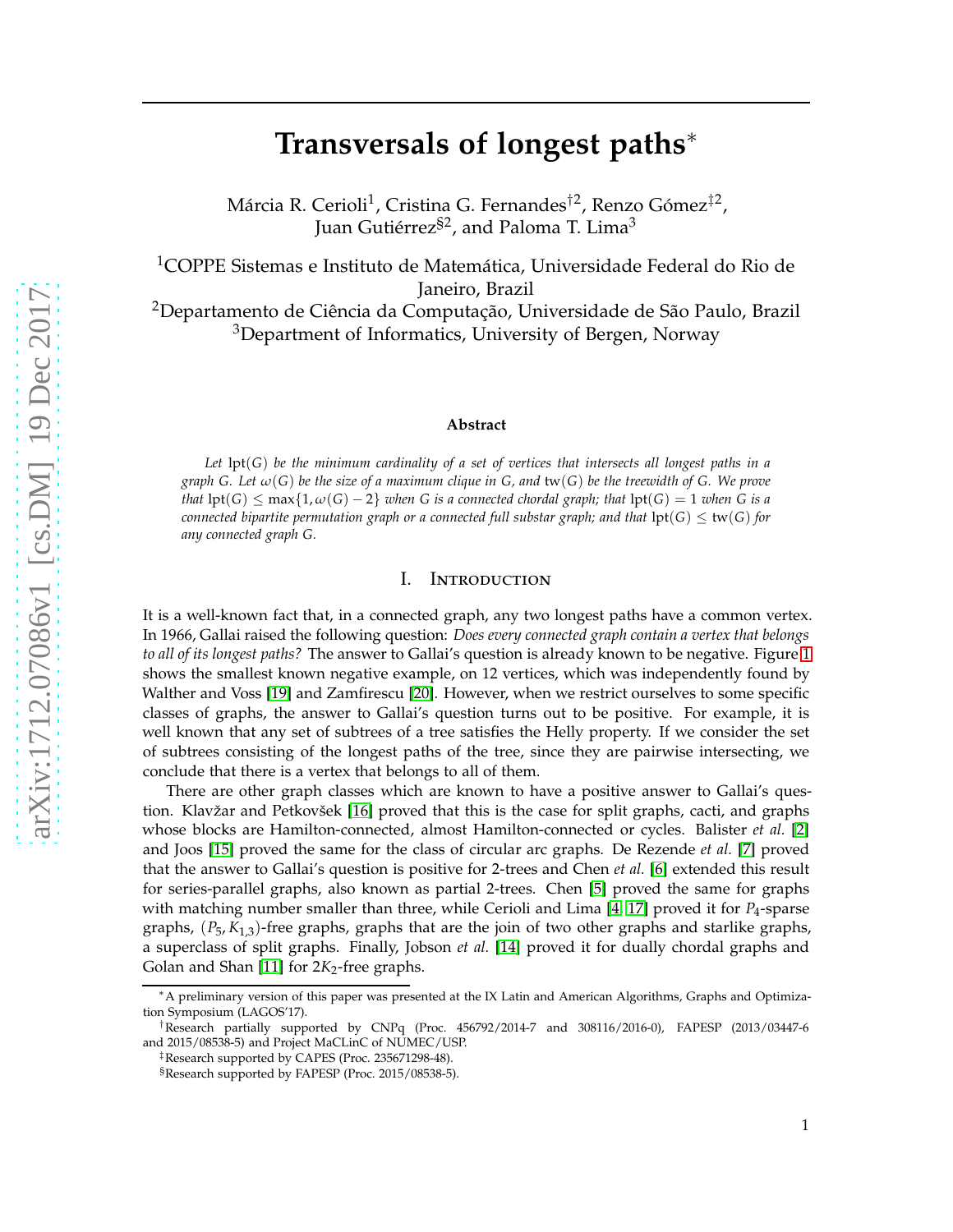

<span id="page-1-0"></span>**Figure 1:** *The classical 12-vertex example that has a negative answer to Gallai's question.*

A more general approach to Gallai's question is to ask for the size of the smallest *transversal of longest paths* of a graph, that is, the smallest set of vertices that intersects every longest path. Given a graph *G*, we denote the size of such a set by lpt(*G*). In this direction, Rautenbach and Sereni [\[18\]](#page-18-10) proved that  $\text{lpt}(G) \leq \lceil \frac{n}{4} - \frac{n^{2/3}}{90} \rceil$  for every connected graph *G* on *n* vertices, that  $\ln(f) \leq 9\sqrt{n} \log n$  for every connected planar graph *G* on *n* vertices, and that  $\ln(f) \leq k+1$  for every connected graph *G* of treewidth at most *k*.

In this work, we provide exact results and upper bounds on the value of lpt(*G*) when *G* belongs to some specific classes of graphs. More specifically, we prove that:

- lpt(*G*)  $\leq$  max{1,  $\omega(G) 2$ } for every connected chordal graph *G*, where  $\omega(G)$  is the size of a maximum clique of *G*.
- lpt( $G$ ) = 1 for every connected bipartite permutation graph  $G$ .
- lpt( $G$ )  $\leq k$  for every connected graph  $G$  of treewidth at most  $k$ .
- lpt( $G$ ) = 1 for every connected full substar graph  $G$ .

<span id="page-1-1"></span>This paper is organized as follows. In the next section, we state the definitions and basic results that are going to be used throughout the text. In Sections [III,](#page-3-0) [IV,](#page-8-0) [V,](#page-13-0) and [VI,](#page-15-0) we consider, respectively, the class of chordal graphs, the class bipartite permutation graphs, the class of graphs of treewidth at most *k* and the class of full substar graphs. Finally, in Section [VII,](#page-17-2) we state the open problems to be considered in future work.

# II. Definitions and notation

All graphs considered are simple. Let *u* be a vertex in a graph *G*, we denote by  $N_G(u)$  the set of neighbors of *u* in *G*, and by  $d_G(u)$  the cardinality of  $N_G(u)$ . If the context is clear, we write simply  $d(u)$  and  $N(u)$  respectively. Let *P* be a path in a graph *G*. We denote by |*P*| the length of *P*, that is, the number of edges in *P*. Given a path *Q* such that the only vertex it shares with *P* is an extreme of both of them, we denote by  $P \cdot Q$  the concatenation of  $P$  and  $Q$ . For a vertex  $v$ in *P*, let *P'* and *P''* be the paths such that  $P = P' \cdot P''$  with  $P' \cap P'' = \{v\}$ . We refer to these two paths as the *v-tails* of *P*. Given a path *P* that contains vertices *a* and *b*, we denote by *P<sup>a</sup>* the *a*-tail of *P* that does not contain *b* and by *P<sup>b</sup>* the *b*-tail of *P* that does not contain *a*. Also, if the context is clear, we denote by *P* the subpath of *P* that has *a* and *b* as its extremes. Thus  $P = P_a \cdot P \cdot P_b$ .

Let *S* be a set of vertices of *G*. Let *P* be a path in *G* that does not contain all vertices of *S* and contains a vertex not in *S*. We say that *S fences P* if all the vertices of *P* − *S* are in a single component of *G* − *S*, otherwise we say that *P crosses S*. Given a path *P* that crosses *S* and has both extremes not in *S*, we say that *P* is *extreme-separated* by *S* when the extremes of *P* are in different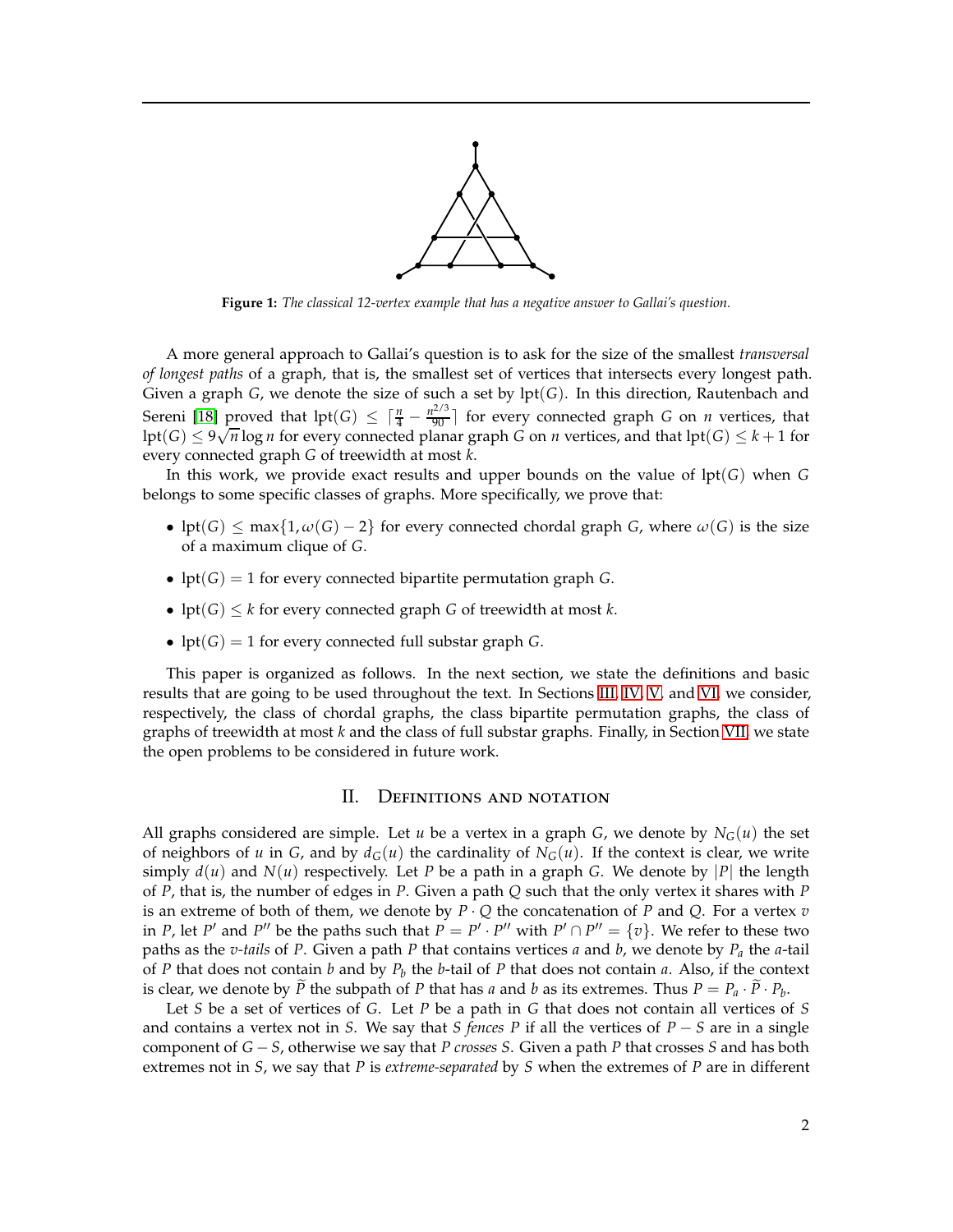components of *G* − *S*, and that *P* is *extreme-joined* by *S* if its extremes are in the same component of *G* − *S*.

For an integer *t*, we say that *P t-touches S* if *P* intersects *S* at exactly *t* vertices. A path *P* is an *S-corner* path if *P* 1-touches *S*. Let *P* be an *S*-corner path. If *P* is fenced by *S*, we say that *P* is an *S-corner-fenced* path. If *P* crosses *S*, we say that *P* is an *S-corner-crossing* path. If two paths *P* and *Q* touch *S* at the same set of vertices, we say they are *S-equivalent*, otherwise they are *S-nonequivalent*.

If *P* is fenced by *S*, we denote by Comp<sub>*S*</sub>(*P*) the set of vertices of the component of  $G - S$ where  $P - S$  lies. For a set *X* of vertices not contained in *S*, we denote by  $Comp_S(X)$  the set of vertices of the components of *G* − *S* where *X* \ *S* lies. Two fenced paths *P* and *Q* are *Scomponent-disjoint* if  $\text{Comp}_S(P) \neq \text{Comp}_S(Q)$ . If *S* is clear from the context, we just say they are *component-disjoint*.

From now on, we use  $L = L(G)$  for the length of a longest path in G. Also, remember that  $\omega(G)$  is the size of a maximum clique of *G*.

A graph *H* is called a *minor* of the graph *G* if *H* can be formed from *G* by deleting edges and vertices and by contracting edges.

A *tree decomposition* [\[8,](#page-18-11) p. 337] of a graph *G* is a pair (*T*, V), conformed by a tree *T* and a collection  $V = \{V_t : t \in V(T)\}$  of *bags*  $V_t \subseteq V(G)$ , that satisfies the following three conditions:

- (T1)  $\bigcup_{t \in V(T)} V_t = V(G);$
- (T2) for every  $uv \in E(G)$ , there exists a bag  $V_t$  such that  $u, v \in V_t$ ;
- (T3) if a vertex  $v$  is in two different bags  $V_{t_1}$ ,  $V_{t_2}$ , then  $v$  is also in any bag  $V_t$  such that  $t$  is on the (unique) path from  $t_1$  to  $t_2$  in  $T$ .

The *width* of  $(T, V)$  is the number

$$
\max\{|V_t|-1: t\in V(T)\},\
$$

and the *treewidth tw*( $G$ ) of  $G$  is the minimum width of any tree decomposition of  $G$ .

A graph is called *chordal* if every induced cycle has length three. Next we present some basic properties on tree decompositions for general and chordal graphs. We fix a graph *G* and a tree decomposition (*T*, V) of *G*. Proposition [1](#page-2-0) is due to Bodlaender [\[3\]](#page-17-3). Gross [\[12\]](#page-18-12) presented a proof for it and refers to tree decompositions such as in Proposition [1](#page-2-0) as *full tree decompositions*. The tree decomposition mentioned in Proposition [2](#page-2-1) is also called *clique tree* and it was introduced by Gavril [\[10\]](#page-18-13). Proposition [3](#page-2-2) is a direct consequence of Corollary 12.3.12 of the book of Diestel [\[8\]](#page-18-11).

<span id="page-2-0"></span>**Proposition 1.** *If k is the treewidth of a graph G, then G has a tree decomposition* (*T*, V) *of width k such that*  $|V_t| = k + 1$  *for every*  $t \in V(T)$ *, and*  $|V_t \cap V_{t'}| = k$  *for every*  $tt' \in E(T)$ *.* 

<span id="page-2-1"></span>**Proposition 2.** *Every chordal graph G has a tree decomposition*  $(T, V)$  *such that the bags of*  $V$  *are the maximal cliques of G.*

<span id="page-2-2"></span>**Proposition 3.** *For every chordal graph G,*  $tw(G) = \omega(G) - 1$ *.* 

Given two different nodes *t*, *t'* of *T*, we denote by Branch<sub>*t*</sub>(*t'*) the component of *T* − *t* where *t'* lies. We say that such component is a *branch* of *T* at *t* and that the components of  $T - t$  are the *branches* of *T* at *t* [\[13\]](#page-18-14). Similarly, for a vertex  $v \notin V_t$ , we denote by Branch<sub>*t*</sub>(*v*) the branch Branch<sub>*t*</sub>(*t'*) of *T* at *t* such that  $v \in V_{t'}$ . We also say that *v* is *in* Branch<sub>*t*</sub>(*t'*). Moreover, we can extend the notation and say that, if *P* is a path fenced by  $V_t$  for some  $t \in T$ , then Branch<sub>t</sub>(*P*) = Branch<sub>t</sub>(*v*), where *v* is a vertex of  $P - V_t$ . We also say that *P* is *in* Branch<sub>t</sub>(*v*). Next we show some basic propositions of branches. Propositions [4](#page-3-1) to [6](#page-3-2) are used to justify that the previous two definitions are coherent. The first two of them appear in the work of Heinz [\[13\]](#page-18-14).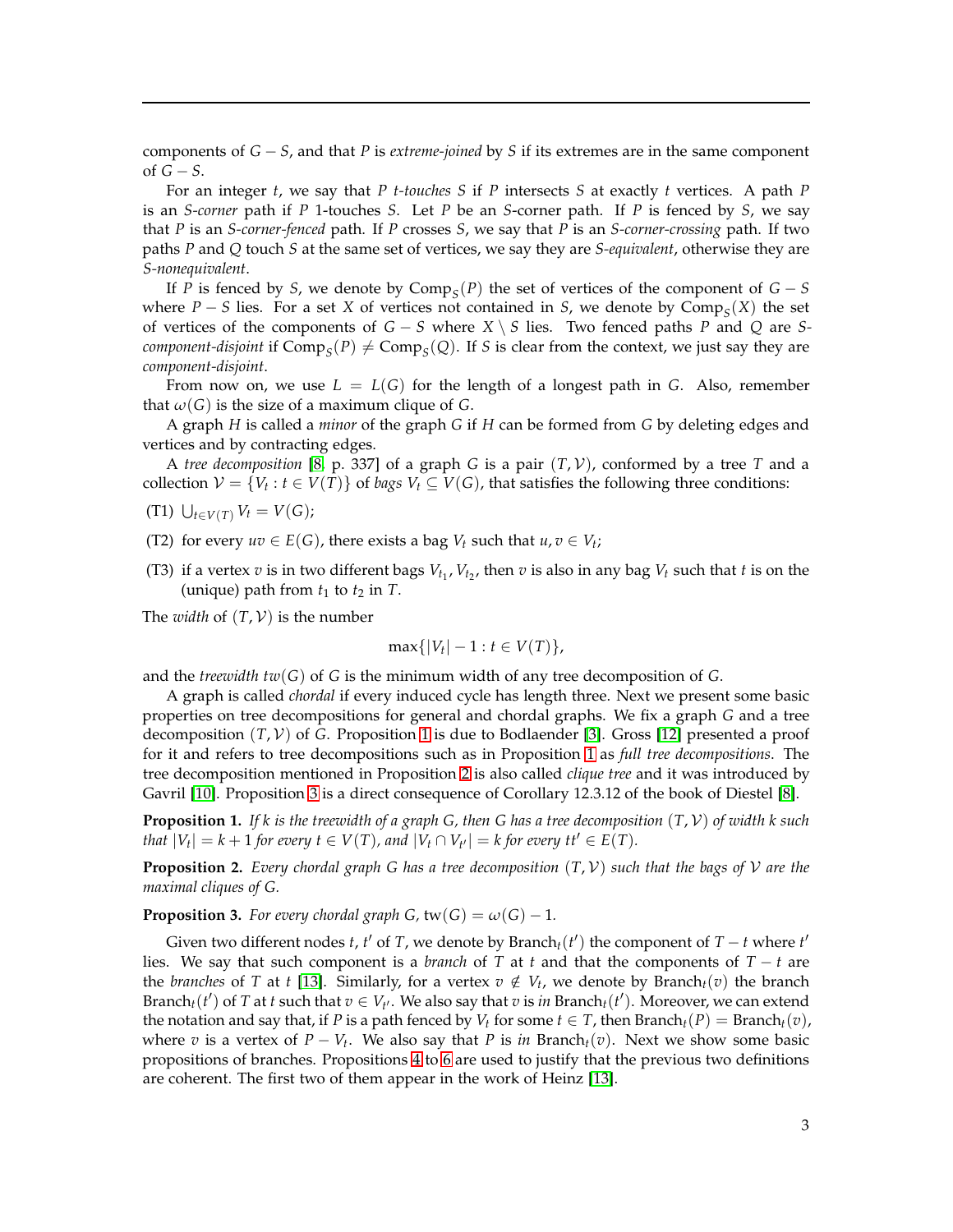<span id="page-3-1"></span>**Proposition 4.** Let t be a node of T and v be a vertex of G such that  $v \notin V_t$ . Let t' and t'' be nodes of T. *If*  $v \in V_{t'} \cap V_{t''}$ , then t' and t'' are in the same branch of T at t.

<span id="page-3-3"></span>**Proposition 5.** Let u and v be two vertices of G, and let t be a node of T. If  $u, v \notin V_t$ , and u and v are *not separated by*  $V_t$  *in G, then*  $Branch_t(u) = Branch_t(v)$ *.* 

<span id="page-3-2"></span>**Proposition 6.** *Let t be a node of T and P be a path fenced by Vt . For every two vertices u and v in P* − *V<sup>t</sup> ,*  $\text{Branch}_t(u) = \text{Branch}_t(v)$ .

*Proof.* By definition of fenced paths, *u* and *v* lie in the same component of *G* − *V*<sup>*t*</sup>, so they are not separated by *V<sup>t</sup>* in *G* and we can apply Proposition [5.](#page-3-3)  $\Box$ 

<span id="page-3-7"></span>**Proposition 7.** If P is a path fenced by  $V_t$  for some  $t \in V(T)$ , then there exists a neighbor  $t'$  of  $t$  in  $T$ *such that*  $Branch_t(P) = Branch_t(t').$ 

*Proof.* Let *u* be a vertex of *P* − *V*<sup>*t*</sup> (that exists by the definition of fenced). As *u* ∉ *V*<sup>*t*</sup>, there exists a bag  $V_{t''} \neq V_t$  that contains *u*. Let *t'* be the neighbor of *t* in *T* such that *t'* is in the (unique) path from *t* to *t*<sup>*''*</sup> in *T*. Then Branch<sub>*t*</sub>(*P*) = Branch<sub>*t*</sub>(*u*) = Branch<sub>*t*</sub>(*t''*) = Branch<sub>*t*</sub>(*t'*).  $\Box$ 

Proposition [8](#page-3-4) appears in the book of Diestel [\[8\]](#page-18-11) as Lemma 12.3.1. Proposition [9](#page-3-5) is a corollary of Proposition [8.](#page-3-4)

<span id="page-3-4"></span>**Proposition 8.** *Let pq*  $\in E(T)$ *. Let*  $T_p$  = Branch<sub>*q*</sub>(*p*) *and*  $T_q$  = Branch<sub>*p*</sub>(*q*) *be the components* of  $\overline{T} - pq$ , with  $p \in V(T_p)$  and  $q \in V(T_q)$ . Then  $V_p \cap V_q$  separates  $\bigcup_{t \in V(T_p)} V_t$  from  $\bigcup_{t \in V(T_q)} V_t$  in G.

<span id="page-3-5"></span>**Proposition 9.** Let  $pq \in E(T)$ . Let u and v be vertices of G with  $v \notin V_p$ . If  $u \in V_p \setminus V_q$  and Branch<sub>p</sub> $(v) =$ Branch<sub>p</sub> $(q)$ *, then u and v are not adjacent.* 

*Proof.* Observe that *u* is in a bag of Branch<sub>*q*</sub>(*p*) because *p* is in Branch<sub>*q*</sub>(*p*) and  $u \in V_p$ . As *v* is in a bag of Branch<sub>*p*</sub>(*q*), by Proposition [8,](#page-3-4)  $V_p \cap V_q$  separates *u* from *v*. Hence, *u* and *v* are not adiacent. adjacent.

<span id="page-3-6"></span>**Proposition 10.** Let  $t \in V(T)$ . Let P' be a path fenced by  $V_t$  that 1-touches  $V_t$  such that  $\text{Branch}_t(P') = \text{Branch}_t(t')$ , where  $tt' \in E(T)$ . Then  $V_t \cap P' \subseteq V_{t'}$ .

*Proof.* Suppose by contradiction that there exists a vertex  $x \in (V_t \cap P') \setminus V_{t'}$ . As *P*<sup>*'*</sup> is fenced by  $V_t$ , there exists a vertex  $y \in P' - V_t$ . Moreover, Branch<sub>t</sub>( $y$ ) = Branch<sub>t</sub>( $P'$ ) = Branch<sub>t</sub>( $t'$ ). Let  $P'_{xy}$  be the subpath of *P* ′ with *x* and *y* as extremes. Since *P* ′ 1-touches *V<sup>t</sup>* , the subpath *P* ′ *xy* also 1-touches *V*<sub>t</sub>. This implies that  $P'_{xy}$  is internally disjoint from *V*<sub>t</sub>. As *x*, *y* ∉ *V*<sub>t</sub> ∩ *V*<sub>t</sub><sup>*i*</sup>, the subpath  $P'_{xy}$  is disjoint from *V*<sup>*t*</sup> ∩ *V*<sup>*t*</sup><sup>*l*</sup>. But then we contradict Proposition [8,](#page-3-4) which says that *V*<sup>*t*</sup> ∩ *V*<sup>*t*</sup> separates *x*, which is in a bag of Branch<sub>t</sub> $\cdot$ (*t*), from *y*, which is in a bag of Branch<sub>t</sub>(*t*').  $\Box$ 

<span id="page-3-8"></span>**Proposition 11.** Let  $t \in V(T)$  and  $tt' \in E(T)$ . Let P' be a path fenced by  $V_t$  that 1-touches  $V_t$  such that  $\text{Branch}_t(P') = \text{Branch}_t(t')$ . Let  $Q'$  be a path fenced by  $V_t$  that 1-touches  $V_t$  at a vertex in  $V_t \setminus V_{t'}$ . Then  $P' \cap Q' = \emptyset$ .

<span id="page-3-0"></span>*Proof.* Suppose by contradiction that  $P' \cap Q' \neq \emptyset$ . As  $P \cap Q \cap V_t = \emptyset$ , we must have that Branch<sub>*t*</sub>( $Q'$ ) = Branch<sub>*t*</sub>( $P'$ ) = Branch<sub>*t*</sub>( $t'$ ). By Proposition [10,](#page-3-6)  $V_t \cap Q' \subseteq V_{t'}$ , a contradiction.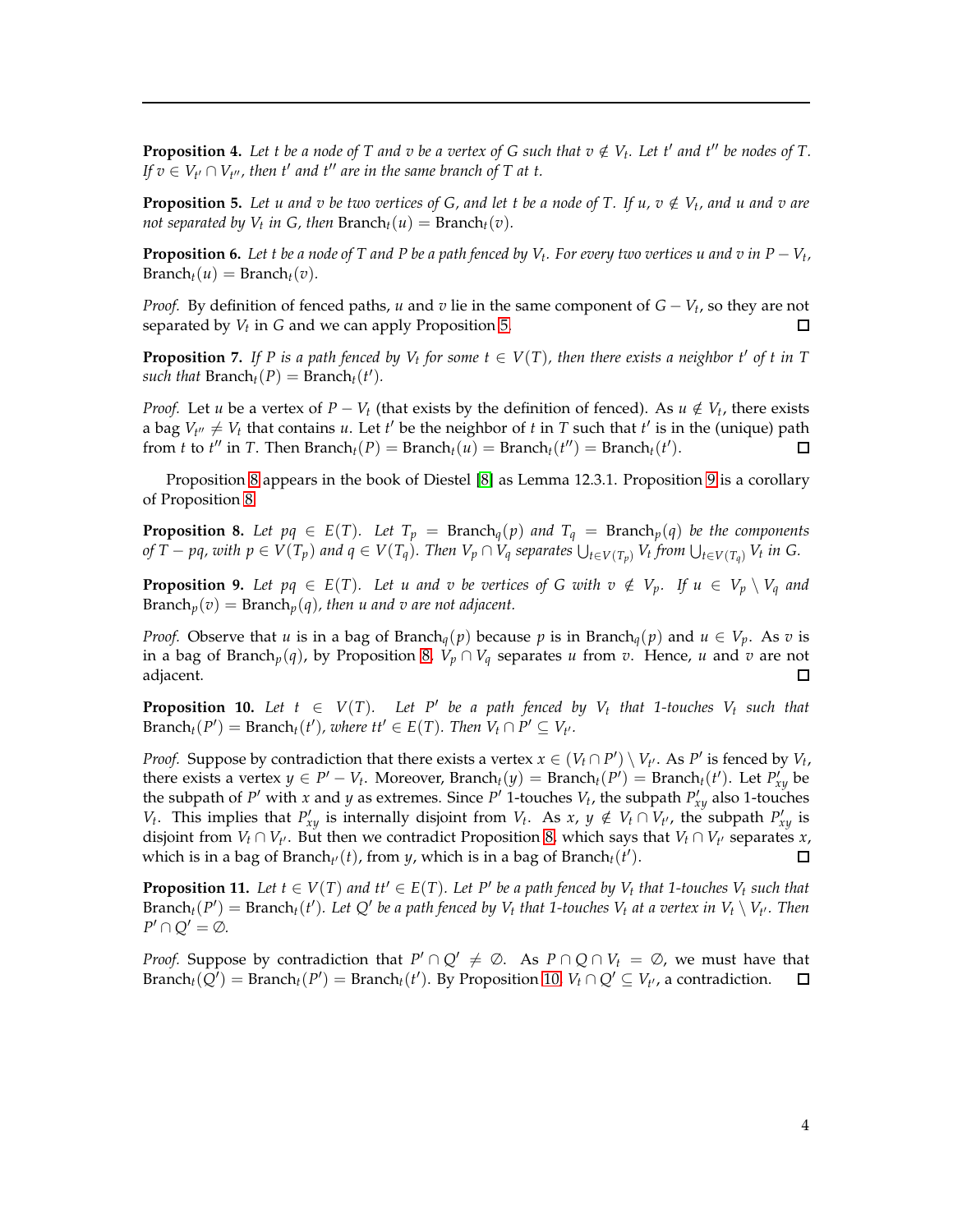## III. Chordal graphs

We start by proving a lemma that is valid for every graph.

<span id="page-4-7"></span>**Lemma 12.** Let G be a graph with a clique K. Let  $\mathscr C$  be the set of all longest paths in G that cross K, 2-touch K, and are extreme-joined by K. There are at most two K-nonequivalent paths in  $\mathscr{C}$ .

*Proof.* Suppose by contradiction that there are (at least) three *K*-nonequivalent longest paths *P*, *Q*, and R in C. Say  $P \cap K = \{a, b\}$ ,  $Q \cap K = \{c, d\}$ , and  $R \cap K = \{e, f\}$ , where  $\{a, b\}$ ,  $\{c, d\}$ , and  $\{e, f\}$ are pairwise distinct but not necessarily pairwise disjoint. We may assume that either  $\{a, b\} \cap$  ${c,d}_{z} = \emptyset$  or  ${a,b} \cap {c,d}_{z} = {b}_{z} = {d}$ . If  $\tilde{P}$  is component-disjoint from  $Q_c$  (and from  $Q_d$ ), and  $\tilde{Q}$  is component-disjoint from  $P_a$  (and from  $P_b$ ), then  $P_a \cdot ac \cdot \tilde{Q} \cdot db \cdot P_b$  and  $Q_c \cdot ca \cdot \tilde{P} \cdot bd \cdot Q_d$ are paths whose lengths sum more than 2*L*, a contradiction, as at least one of them would have length greater than *L*. So,

<span id="page-4-0"></span>
$$
Comp_K(\tilde{P}) = Comp_K(Q_c) \text{ or } Comp_K(\tilde{Q}) = Comp_K(P_a), \qquad (1)
$$

Applying the same reasoning to paths *P* and *R*, and to paths *Q* and *R*, we conclude that

<span id="page-4-1"></span>
$$
Comp_K(\tilde{P}) = Comp_K(R_e) \text{ or } Comp_K(\tilde{R}) = Comp_K(P_a), \qquad (2)
$$

<span id="page-4-2"></span>and that

<span id="page-4-3"></span>
$$
Comp_K(\tilde{Q}) = Comp_K(R_e) \text{ or } Comp_K(\tilde{R}) = Comp_K(Q_c). \tag{3}
$$

Also, as *P*, *Q*, and *R* cross *K*, from [\(1\)](#page-4-0), [\(2\)](#page-4-1), and [\(3\)](#page-4-2), we have that

$$
Comp_K(\tilde{P}) \neq Comp_K(\tilde{Q}), Comp_K(\tilde{P}) \neq Comp_K(\tilde{R}), \text{ and } Comp_K(\tilde{Q}) \neq Comp_K(\tilde{R}).
$$
 (4)

Without loss of generality, we may assume that  $Comp_K(\tilde{P}) = Comp_K(Q_c)$ . (Otherwise, interchange *P* with *Q*, and  $\{a, b\}$  with  $\{c, d\}$ .) See Figure [2\(](#page-5-0)a). Now, if  $Comp_K(\tilde{P}) = Comp_K(R_e)$ , then, by [\(4\)](#page-4-3), Comp<sub>*K*</sub>( $\tilde{Q}$ )  $\neq$  Comp<sub>*K*</sub>( $R_e$ ), and thus, by [\(3\)](#page-4-2), Comp<sub>*K*</sub>( $\tilde{R}$ ) = Comp<sub>*K*</sub>( $Q_c$ ). But then  $\text{Comp}_K(\tilde{R}) = \text{Comp}_K(\tilde{P})$ , and we contradict [\(4\)](#page-4-3). Hence,  $\text{Comp}_K(\tilde{P}) \neq \text{Comp}_K(R_e)$ , and, by [\(2\)](#page-4-1),  $\text{Comp}_K(\tilde{R}) = \text{Comp}_K(P_a)$ . Similarly, one can deduce that  $\text{Comp}_K(\tilde{R}) \neq \text{Comp}_K(Q_c)$ . Thus, by [\(3\)](#page-4-2),  $\text{Comp}_K(\tilde{Q}) = \text{Comp}_K(R_e)$ , and, again, we can deduce that  $\text{Comp}_K(\tilde{Q}) \neq \text{Comp}_K(P_a)$ . As *P*, *Q*, and *R* are extreme-joined, we conclude that

<span id="page-4-4"></span>
$$
CompK(Pa) = CompK(Pb) \ne CompK(\tilde{Q}),
$$
\n(5)

$$
Comp_K(Q_c) = Comp_K(Q_d) \neq Comp_K(\tilde{R}),
$$
\n(6)

$$
Comp_K(R_e) = Comp_K(R_f) \neq Comp_K(\tilde{P}).
$$
\n(7)

<span id="page-4-6"></span><span id="page-4-5"></span>See Figure [2\(](#page-5-0)b).

Hence, by [\(5\)](#page-4-4), [\(6\)](#page-4-5), and [\(7\)](#page-4-6), we have three paths,  $P_a \cdot ac \cdot Q \cdot db \cdot P_b$ ,  $Q_c \cdot ce \cdot R \cdot fd \cdot Q_d$ , and  $R_e \cdot ea \cdot P \cdot bf \cdot R_f$ , whose lengths sum more than 3*L*, which leads to a contradiction. П

The previous lemma examines how longest paths that are extreme-joined by a clique behave. The following lemma examines the case in which the longest paths are extreme-separated. Observe that, in both cases, we are only considering longest paths that cross the clique and touch it at most twice.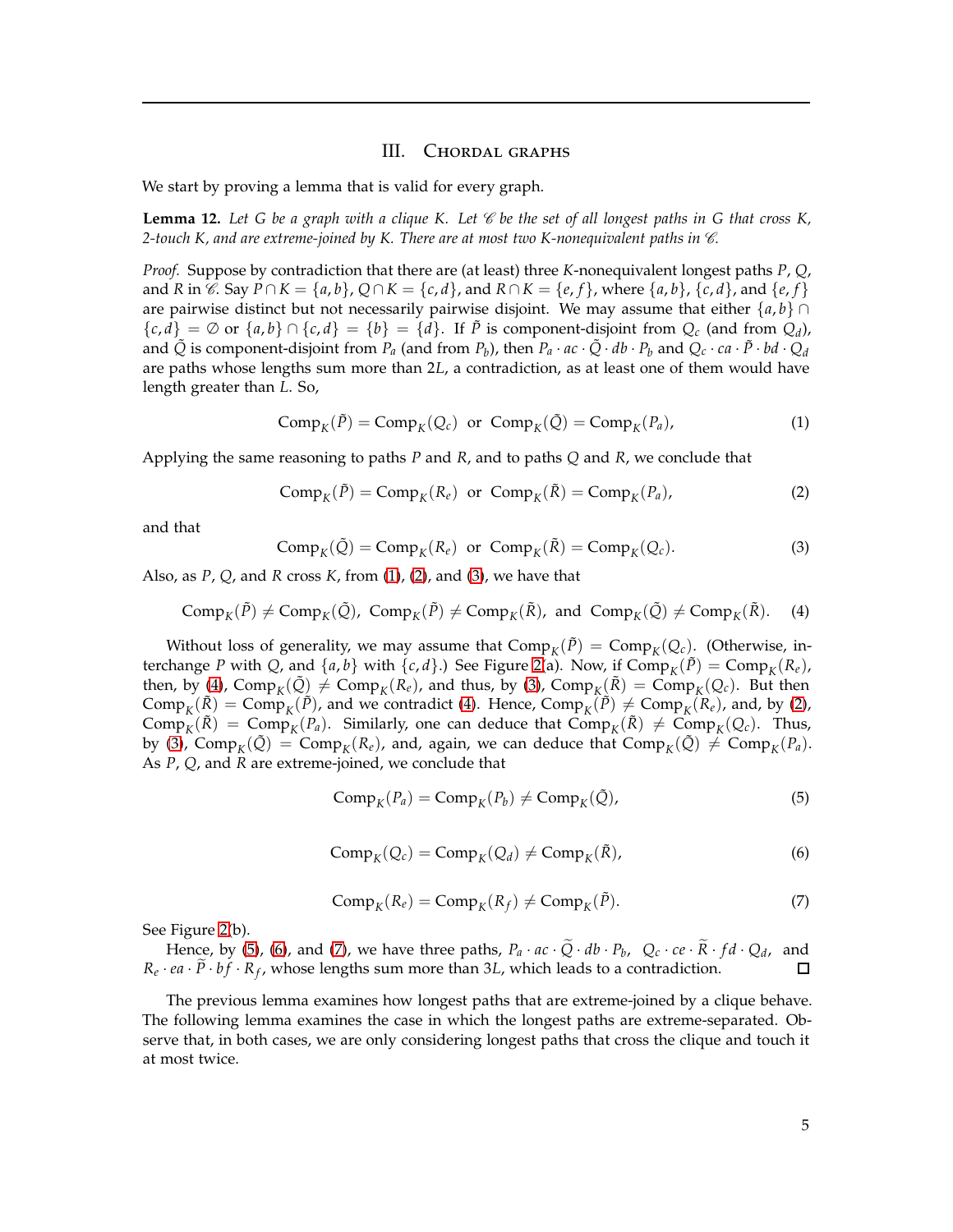<span id="page-5-0"></span>

**Figure 2:** *(a) Paths P and Q from the proof of Lemma [12.](#page-4-7) (b) Paths P, Q, and R, and a tripartite graph representing the interaction between their parts. The vertex set of the graph has three vertices for each of the paths, one for each part. The edge set contains two types of edges: the straight edges connect parts that are componentdisjoint and the dashed edges connect parts that are not component-disjoint. When the interaction between two parts is not determined, we omit the edge between them.*

<span id="page-5-1"></span>**Lemma 13.** Let G be a graph with a clique K and let  $\mathscr{C}$  be the set of all longest paths in G that are *extreme-separated and touch K at most twice. Every two elements of* C *have a common vertex of K.*

*Proof.* Let *P* and *Q* be two arbitrary paths in  $\mathscr{C}$ . Suppose by contradiction that  $P \cap Q \cap K = \emptyset$ . As *P* is extreme-separated by *K*, path *P* crosses *K* and therefore *P* either 1-touches or 2-touches *K*. To address these two possibilities at once, let *x* and *y* be such that *P* touches *K* at *x* and *y*, with  $x \neq y$  if *P* 2-touches *K*. Also, if  $x = y$ , then let  $P_x$  and  $P_y$  be different *x*-tails of *P* and let  $\tilde{P}$  be the path consisting of only the vertex *x*. Let *w* and *z*, and possibly  $Q_w$ ,  $Q_z$ , and  $\tilde{Q}$ , be defined similarly for *Q*.

As both *P* and *Q* are extreme-separated by *K*, the tail *P<sup>x</sup>* is component-disjoint from at least one in  $\{Q_w, Q_z\}$ . Analogously,  $P_v$  is component-disjoint from at least one in  $\{Q_w, Q_z\}$ ,  $Q_w$  is component-disjoint from at least one in  $\{P_x, P_y\}$  and  $Q_z$  is component-disjoint from at least one in  $\{P_x, P_y\}$ . We may assume without loss of generality that  $P_x$  and  $Q_w$  are component-disjoint and that  $P_y$  and  $Q_z$  are component-disjoint. (Otherwise interchange *w* and *z*.) Observe also that  $\tilde{P}$ is component-disjoint from at least one in  $\{Q_w, Q_z\}$ . Without loss of generality, assume that  $\tilde{P}$  is component-disjoint from *Qw*. (Otherwise interchange *x* and *y*, and *w* and *z* simultaneously.)

Note that *Q* is component-disjoint from at least one in  $\{P_x, P_y\}$ . First suppose that *Q* is component-disjoint from *Py*. (See a representation of the interactions between the parts of *P* and *Q* in Figure [3\(](#page-6-0)a).) Then, one of the paths  $P_x \cdot \tilde{P} \cdot yw \cdot Q_w$  or  $P_y \cdot yw \cdot \tilde{Q} \cdot Q_z$  is longer than *L*, a contradiction. Now suppose that  $\tilde{Q}$  is not component-disjoint from  $P_y$ , that is,  $Comp<sub>K</sub>(Q) = Comp<sub>K</sub>(P<sub>y</sub>)$ , and thus *Q* is component-disjoint from *P*<sub>*x*</sub>. If *P* and *Q* are component-disjoint (see Figure [3\(](#page-6-0)b)), then one of  $P_x \cdot \tilde{P} \cdot yz \cdot \tilde{Q} \cdot Q_w$  or  $P_y \cdot yz \cdot Q_z$  is longer than *L*, a contradiction. If *P* and *Q* are not component-disjoint, that is,  $Comp_K(P) = Comp_K(Q)$ , then, as  $Comp<sub>K</sub>(Q) = Comp<sub>K</sub>(P<sub>y</sub>)$  and  $P<sub>y</sub>$  and  $Q<sub>z</sub>$  are component-disjoint, we have that  $Q<sub>z</sub>$  is componentdisjoint from  $\tilde{P}$  (see Figure [3\(](#page-6-0)c)). Thus, one of the paths  $P_x \cdot xz \cdot \tilde{Q} \cdot Q_w$  or  $P_y \cdot \tilde{P} \cdot xz \cdot Q_z$  is longer than *L*, a contradiction. than *L*, a contradiction.

The following lemma synthesizes the two previous lemmas. It says that, for every clique, when the transversal is not in it, we would have a longest path that is fenced by the clique. Observe that the lemma is valid only for chordal graphs. Remember that  $\omega(G)$  is the size of a maximum clique in *G*. A *k-clique* is a subset of *k* vertices in *G* that are pairwise adjacent.

<span id="page-5-2"></span>**Lemma 14.** *Let G be a connected chordal graph with a k-clique K. One of the following is true:*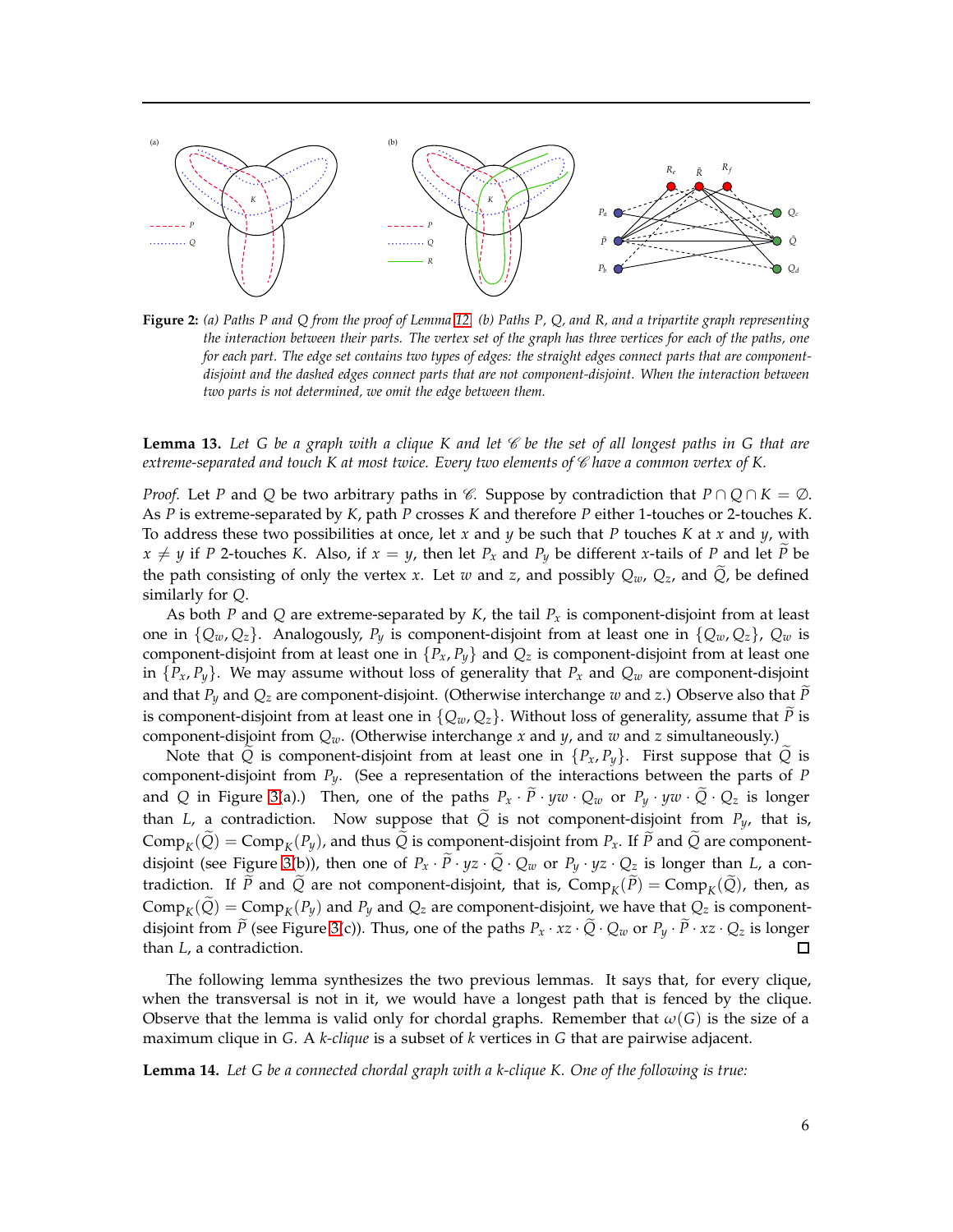<span id="page-6-0"></span>

**Figure 3:** *Each bipartite graph represents the situation of the paths P and Q in one of the cases of the proof of Lemma [13.](#page-5-1) Each side of the bipartition has three vertices that represent the parts of each path. There is a straight edge in the graph if the two corresponding vertices are component-disjoint and a dashed edge if they are not.*

- *(a)*  $\text{lpt}(G)$  ≤ max{1,  $ω(G) 2$ }.
- *(b) There exists a longest path that does not touch K.*
- *(c) There exists a vertex v of K such that there is a longest path that is fenced by K and 1-touches K at v. Moreover, no longest path that 1-touches K at v crosses K.*
- *(d) There exists an edge e of K such that there is a longest path that is fenced by K and 2-touches K at the ends of e. Moreover, no longest path that 2-touches K at the ends of e crosses K.*

*Proof.* We will prove that the negation of (*a*), (*b*), and (*c*) implies (*d*). So, suppose that no clique of size max{1, *<sup>ω</sup>*(*G*) <sup>−</sup> <sup>2</sup>} is a longest path transversal in *<sup>G</sup>*, that every longest path touches *K* at least once, and that, if a vertex *v* is such that some longest path 1-touches *K* at *v*, then there exists a longest path that 1-touches *K* at *v* and crosses *K*. If  $k \leq max\{1, \omega(G) - 2\}$ , then either (*a*) or (*b*) holds. So we may assume that  $k \ge \max\{1, \omega(G) - 2\} + 1$ . If  $\omega(G) \le 3$ , then  $tw(G) \leq 2$  by Proposition [3,](#page-2-2) and (*a*) holds by Chen *et al.* [\[6\]](#page-18-5). We conclude that  $\omega(G) \geq 4$  and  $k \in {\omega(G) - 1, \omega(G)}.$ 

*Case 1.* There is a longest path that 1-touches *K*.

If  $k = \omega(G) - 1$  then, as (*a*) and (*b*) do not hold, for every vertex in *K*, there exists a longest path that 1-touches *K* at that vertex. Also, as (*c*) is false, we may assume that each such path crosses *K*, a contradiction to Lemma [13,](#page-5-1) because  $k \geq 3$ . So  $k = \omega(G)$ . As (*c*) does not hold, and we are assuming that there is a longest path that 1-touches *K*, there exists a longest path *P* that 1-touches *K* at a vertex *v* and crosses *K*. As (*a*) does not apply, for every  $(k-2)$ -clique in *K* containing *v*, there exists a longest path that does not contain any vertex in that clique. If any of these longest paths 1-touches *K* at a vertex *w*, then, as (*c*) does not hold, there is a longest path that crosses *K* at *w*, contradicting Lemma [13.](#page-5-1) Hence, for every edge in *K* not incident to *v*, there exists a longest path that 2-touches *K* at the ends of that edge. Again, by Lemma [13,](#page-5-1) as *P* crosses *K* at *v*, none of these paths is extreme-separated by *K*. As  $k \geq 4$ , there are at least three such paths. By Lemma [12,](#page-4-7) one of these edges, call it *e*, is such that no longest path crosses *K* and 2-touches *K* at the ends of *e*. Moreover, we know that there is a longest path that 2-touches *K* at the ends of *e* and, by the previous discussion, that path is fenced by *K*. So (*d*) holds.

*Case 2.* Every longest path touches *K* at least twice.

If  $k = \omega(G) - 1$ , then any subset of vertices of *K* of size  $\omega(G) - 2$  is a longest path transversal, and (*a*) would hold. Thus we may also assume that  $k = \omega(G)$ . As lpt(*G*) >  $\omega(G) - 2 = k - 2$ , for every edge of *K*, there exists a longest path that 2-touches *K* at the ends of that edge. As  $k \geq 4$ ,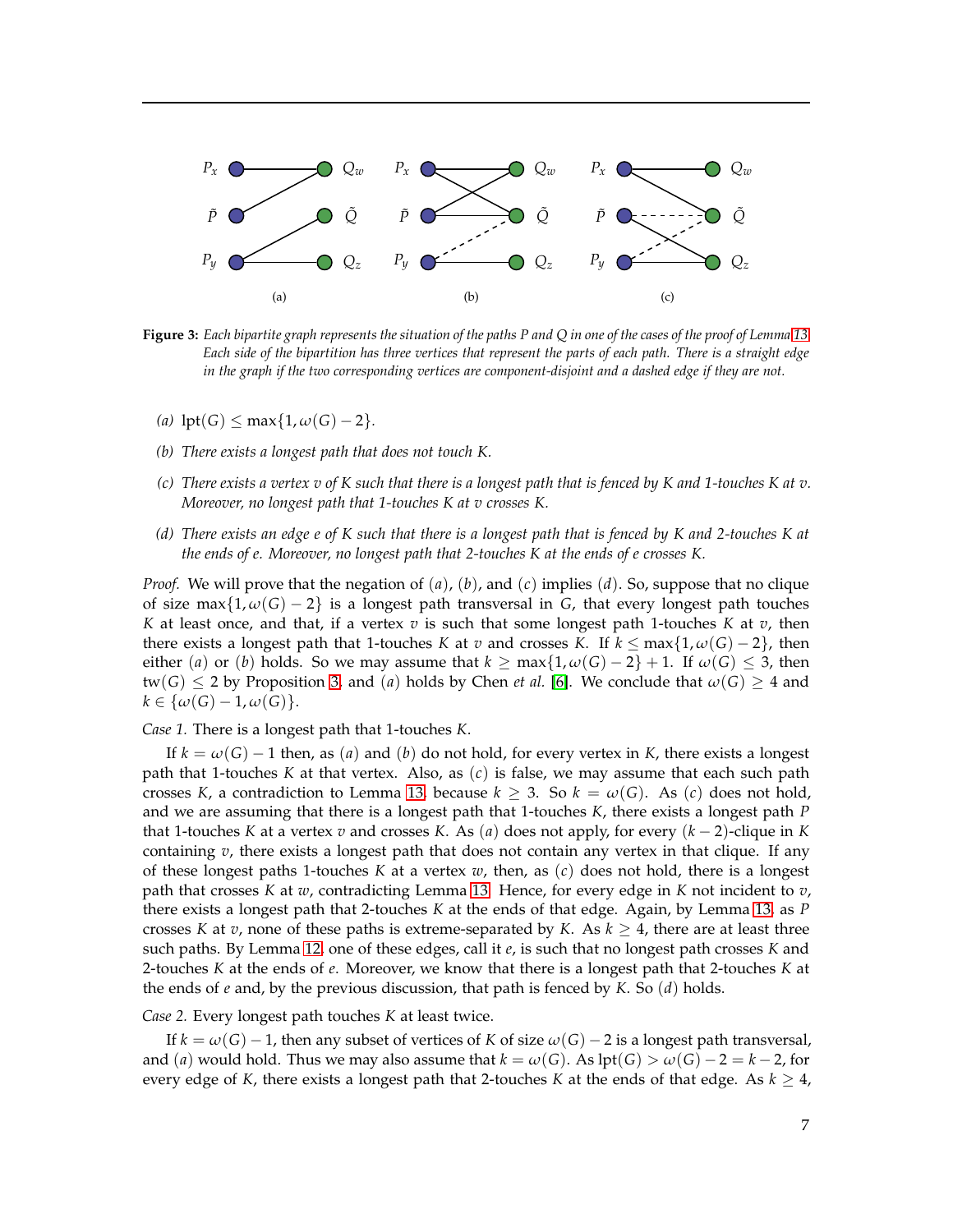there are at least six nonequivalent longest paths that 2-touch *K*. Suppose by contradiction that (*d*) does not hold. Hence, we may assume that these six paths cross *K*. By Lemma [12,](#page-4-7) four of these longest paths are extreme-separated by *K*. As at least two of the corresponding four edges of *K* are disjoint, by Lemma [13,](#page-5-1) we have a contradiction. п

We can finally prove our main result.

### **Theorem 15.** *For every connected chordal graph G,*  $\text{lpt}(G) \le \max\{1, \omega(G) - 2\}$ .

*Proof.* Suppose by contradiction that  $\text{lpt}(G) > \max\{1, \omega(G) - 2\}$ . Then, for every clique *K* in *G*, there exists a longest path fenced by *K* as in (*b*), (*c*), or (*d*) of Lemma [14.](#page-5-2) We create a directed graph *D*, that admits antiparalell arcs, as follows. Let  $(T, V)$  be a tree decomposition of *G*. The nodes of *D* are exactly the nodes of *T*. Let *t* be a node in *T* and let *P* be a longest path in *G* fenced by  $V_t$  that satisfies one of the conditions  $(b)$ ,  $(c)$ , or  $(d)$  of Lemma [14.](#page-5-2) By Proposition [7,](#page-3-7) there exists a neighbor  $t'$  of  $t$  in  $T$  such that Branch $_t(P) =$  Branch $_t(t')$ . Hence  $tt'$  is an arc in  $D$ . Thus every node of *D* is the tail of at least one arc in *D*.

Let *tt*′ be the last arc of a maximal directed path in *D*. As *T* is a tree, *t* ′ *t* is also an arc in *D*, which implies that there exist two longest paths *P* and *Q* in *G* such that Branch<sub>t</sub>(*P*) = Branch<sub>t</sub>(*t'*) and Branch<sub>t</sub><sup>*i*</sup> (*Q*) = Branch<sub>t</sub><sup>*i*</sup>(*t*), where *P* is fenced by *V*<sub>*t*</sub> and *Q* is fenced by *V*<sub>t</sub><sup>*i*</sup>, and both satisfy one of the conditions (*b*), (*c*), or (*d*) of Lemma [14.](#page-5-2)

From now on, we assume that  $(T, V)$  is a tree decomposition of *G* as in Proposition [2.](#page-2-1) Note that the bags containing vertices of *P* are only in Branch<sub>t</sub>( $t'$ )  $\cup$  {*t*}, and the bags containing vertices of *Q* are only in Branch<sub>t</sub><sup>*i*</sup>(*t*)  $\cup$  {*t*<sup> $\prime$ </sup>}. As Branch<sub>*t*</sub>(*t*) and Branch<sub>t</sub><sup>*i*</sup>(*t*) are disjoint, *P* ∩ *Q* ⊆ *V*<sub>*t*</sub> ∪ *V*<sub>*t'*</sub>. Let *u* be a vertex such that *u* ∈ *V*<sub>*t*</sub>  $\setminus$  *V*<sub>*t'*</sub>. Suppose for a moment that *P* contains *u* and let *v* be a neighbor of *u* in *P*. By Proposition [9,](#page-3-5) vertex *v* cannot be in Branch<sub>*t*</sub>(*t'*), so  $v \in V_t$ . This implies that *uv* is an edge in  $V_t$  and, as  $V_t$  is a clique, P contains all vertices of  $V_t$ , contradicting the fact that *P* is fenced. So *P* does not contain vertices in  $V_t \setminus V_{t'}$ . By a similar reasoning, Q does not contain vertices in  $V_{t'} \setminus V_t$ . Thus  $P \cap Q \subseteq V_t \cap V_{t'}$ . As *G* is connected,

<span id="page-7-0"></span>
$$
P \cap Q = P \cap Q \cap V_t \cap V_{t'} \neq \emptyset. \tag{8}
$$

This implies that  $P \cap V_t \neq \emptyset$  and  $Q \cap V_{t'} \neq \emptyset$ , therefore none of *P* and *Q* satisfies condition (*b*) of Lemma [14.](#page-5-2)

Suppose for a moment that  $|V_t \cap V_{t'}| \leq \omega(G) - 2$ . Then, as  $lpt(G) > max\{1, \omega(G) - 2\}$ , there exists a longest path *R* that does not contain any vertex of  $V_t \cap V_{t'}$ . As *G* is connected, *R* intersects *P*. As *P* does not contain vertices in  $V_t \setminus V_{t'}$  and *R* does not contain vertices in  $V_t \cap V_{t'}$ , we have that  $P \cap R \nsubseteq V_t$ . As the bags containing vertices of *P* are only in Branch<sub>*t*</sub>(*t'*)  $\cup$  {*t*}, *R* has a vertex in a bag of Branch*t*(*t* ′ ). A similar reasoning, with *Q* instead of *P*, shows that *R* also has a vertex in a bag of Branch*<sup>t</sup>* ′(*t*). This is a contradiction to Proposition [8,](#page-3-4) as *R* contains no vertex in  $V_t \cap V_{t'}$ . Hence  $|V_t \cap V_{t'}| \ge \omega(G) - 1$ . Moreover, as both  $V_t$  and  $V_{t'}$  are maximal (and different),  $w$ **e** conclude that  $|V_t| = |V_{t'}| = \omega(G)$  and  $|V_t \cap V_{t'}| = \omega(G) - 1$ .

Remember that none of *P* and *Q* satisfies condition (*b*) of Lemma [14.](#page-5-2) So *P* touches *V<sup>t</sup>* at least once and  $Q$  touches  $V_{t'}$  at least once. First suppose that  $P$  1-touches  $V_t$  at a vertex  $v$ . That is,  $P$ satisfies condition (*c*) of Lemma [14.](#page-5-2) By [\(8\)](#page-7-0),

$$
\varnothing \neq P \cap Q = P \cap V_t \cap Q \cap V_{t'} = \{v\} \cap V_{t'} \cap Q = \{v\} \cap Q.
$$

So  $P \cap Q = \{v\}$ . That is, P and Q only intersect each other at *v*, which implies that *v* divides both longest paths in half. Let *P'* and *P''* be the two *v*-tails of *P*, and let *Q'* and *Q''* be the two *v*-tails of *Q*. Let  $\{u\} = V_t \setminus V_{t'}$  and  $\{w\} = V_{t'} \setminus V_t$ . As *P* 1-touches  $V_t$ , we may assume without loss of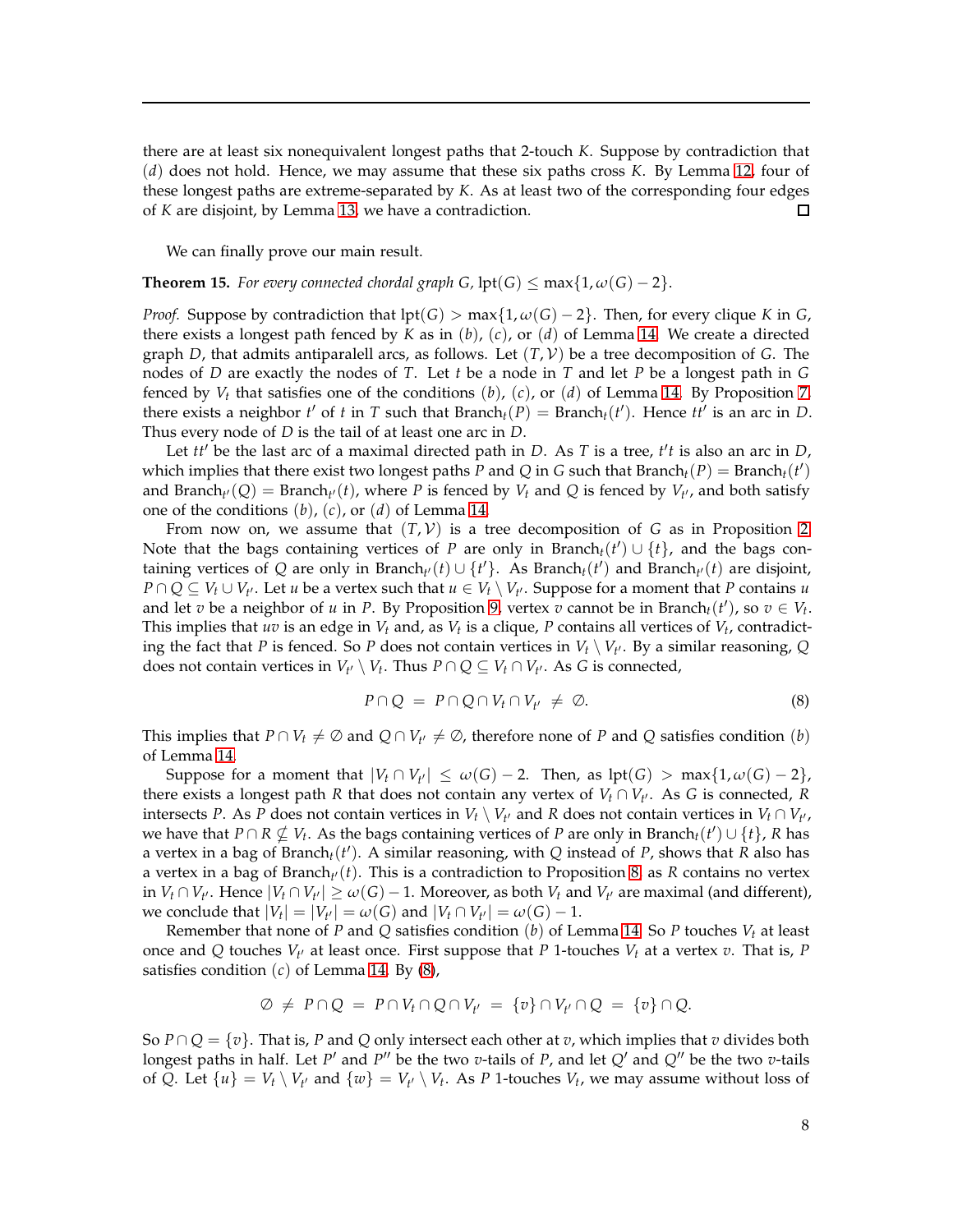generality that  $w \notin P'$ . Suppose that *Q* also 1-touches  $V_{t'}$ . Then, we may assume without loss of generality that  $u \notin Q'$ . But then  $P' \cdot Q'$  is a longest path that 1-touches  $V_t$  at  $v$  and crosses  $V_t$ . As *P* exists, condition (*c*) of Lemma [14](#page-5-2) is not satisfied, a contradiction. Now suppose that *Q* 2-touches  $V_t$  at  $\{v, x\}$ . Note that  $Q_v = Q'$  or  $Q_v = Q''$ . If  $u \notin Q_v$  then  $P' \cdot Q_v$  is a longest path that 1-touches  $V_t$  at  $v$  and crosses  $V_t$ , again a contradiction. Hence,  $u \in Q_v$ . But then  $P' \cdot \tilde{Q} \cdot Q_x$ is a longest path that 2-touches  $V_{t'}$  and crosses  $V_{t'}$ . As  $Q$  exists, condition  $(d)$  of Lemma [14](#page-5-2) is not satisfied, again a contradiction. Therefore *P* touches *V<sup>t</sup>* at least twice.

By a similar reasoning, we may conclude that *Q* touches *V<sup>t</sup>* ′ at least twice. So both *P* and *Q* must satisfy condition (*d*) of Lemma [14.](#page-5-2) Suppose that *P* 2-touches *V<sup>t</sup>* at the ends of edge *xy*. First suppose that *Q* also 2-touches  $V_t$  at the same vertices. Then,  $|P_x| = |Q_x|$ ,  $|P_y| = |Q_y|$ , and  $|\tilde{P}| = |\tilde{Q}|$ . If  $u \notin Q_x$  then  $P_y \cdot \tilde{P} \cdot Q_x$  is a longest path that 2-touches  $V_t$  and crosses  $V_t$ . As  $\tilde{P}$  exists, condition (*d*) of Lemma [14](#page-5-2) is not satisfied, a contradiction. Hence,  $u \in Q_x$  and  $u \notin \tilde{Q}$ . Then  $P_x \cdot \tilde{Q} \cdot P_y$  is a longest path that 2-touches  $V_t$  and crosses  $V_t$ , again a contradiction. Hence, we may assume that *Q* 2-touches  $V_{t'}$  at the ends of an edge *yz* with  $z \neq x$ . Then  $P_x \cdot xz \cdot \tilde{Q} \cdot P_y$  and  $Q_z \cdot zx \cdot \tilde{P} \cdot Q_y$  are paths, yielding the final contradiction.

The previous theorem implies the following results.

**Corollary 16.** *If G is a tree or a 2-tree, then*  $\text{lpt}(G) = 1$ *.* 

<span id="page-8-0"></span>**Corollary 17.** *If G is a 3-tree or a connected chordal planar graph, then*  $\text{lpt}(G) \leq 2$ *.* 

#### IV. Bipartite permutation graphs

Let  $\mathcal{L}_1$  and  $\mathcal{L}_2$  be two parallel lines in the plane. Consider two sets  $X = \{x_1, x_2, ..., x_n\}$  and  $Y = \{y_1, y_2, \ldots, y_m\}$  of segments that joins a point in  $\mathcal{L}_1$  with a point in  $\mathcal{L}_2$ , such that the extremes of every two elements in *X* ∪ *Y* are pairwise disjoint. Moreover, every two elements in *X* do not intersect each other and every two elements in *Y* do not intersect each other.

Let  $\sigma$  be the function that maps the extreme in  $\mathcal{L}_1$  of a segment to the other extreme. That is, if  $r_i$  is the extreme in  $\mathcal{L}_1$  of a segment in *X*, then the other extreme is  $\sigma(r_i)$ ; and if  $s_i$  is the extreme in  $\mathcal{L}_1$  of a segment in *Y*, then the other extreme is  $\sigma(s_i)$ . Consider an associated bipartite graph  $G = (X, Y, E)$  where  $xy \in E$  if and only if the segments x and y intersect each other. We call the tuple  $(L_1, L_2, X \cup Y, \sigma)$  a *line representation* of *G* and a graph is called a *bipartite permutation graph* if it has a line representation. (See Figure [4.](#page-8-1))

<span id="page-8-1"></span>

**Figure 4:** *(a) A bipartite permutation graph. (b) Its corresponding line representation.*

In what follows, we assume that  $G = (X, Y, E)$  is a connected bipartite permutation graph, with a line representation  $(\mathcal{L}_1, \mathcal{L}_2, X \cup Y, \sigma)$ , where  $X = \{x_1, x_2, \ldots, x_n\}$  and  $Y = \{y_1, y_2, \ldots, y_m\}$ .

 $\Box$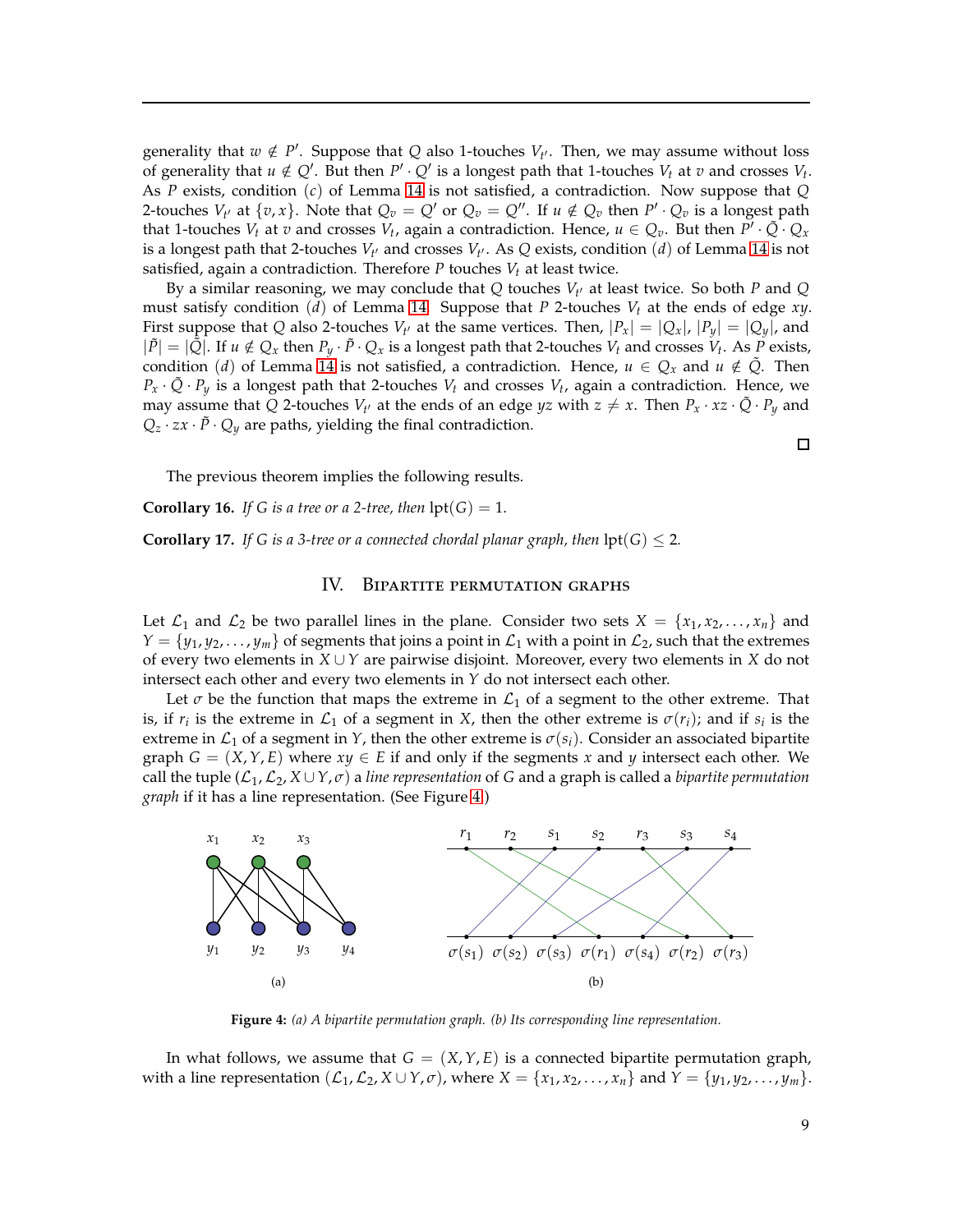We also assume that  $r_i$  is the extreme of  $x_i$  in  $\mathcal{L}_1$  and that  $s_i$  is the extreme of  $y_i$  in  $\mathcal{L}_1$ . Moreover, we consider that the sets *X* and *Y* are ordered by its extremes in  $\mathcal{L}_1$ . That is,  $r_i < r_j$  if and only if  $i < j$ , for every  $x_i$  and  $x_j$  in X; and  $s_i < s_j$  if and only if  $i < j$ , for every  $y_i$  and  $y_j$  in Y. For two elements  $x_i$  and  $x_j$  in  $X$  with  $i < j$ , we also say that  $x_i < x_j$ , and we do the same for  $Y$ . Next we show some basic properties of bipartite permutation graphs.

<span id="page-9-0"></span>**Proposition 18.**  $\sigma(r_1) < \sigma(r_2) < \cdots < \sigma(r_n)$  and  $\sigma(s_1) < \sigma(s_2) < \cdots < \sigma(s_m)$ .

*Proof.* Suppose by contradiction that there exist *i* and *j* such that  $r_i < r_i$  and  $\sigma(r_i) > \sigma(r_i)$ . Hence  $x_i$  and  $x_j$  would be adjacent, a contradiction to the fact that *G* is bipartite. A similar proof applies for *Y* instead of *X*.  $\Box$ 

The next proposition says that the neighborhood of a vertex is either completely to its left or completely to its right.

<span id="page-9-1"></span>**Proposition 19.** If  $x_i, x_j \in N(y_k)$  for some i, j, k, then  $(r_i - s_k)(r_j - s_k) > 0$ . In a similar way, *if*  $y_i, y_j \in N(x_k)$  for some *i*, *j*, *k*, then  $(s_i - r_k)(s_j - r_k) > 0$ .

*Proof.* Suppose by contradiction that there exist *i*, *j*, *k* such that  $r_i < s_k < r_j$  and  $r_i$ ,  $r_j \in N(s_k)$ . Then  $\sigma(r_j) < \sigma(s_k) < \sigma(r_i)$ , a contradiction to Proposition [18.](#page-9-0) A similar proof applies when considering *Y* instead of *X*. □

<span id="page-9-7"></span>**Proposition 20.** If  $x_i$  is adjacent to  $y_{j_1}$  and  $y_{j_2}$ , with  $j_1 \leq j_2$ , then  $x_i$  is adjacent to every  $y_j$  with  $j_1 \leq j_2$  $j\leq j_2.$  If  $x_{i_1}$  and  $x_{i_2}$ , with  $i_1\leq i_2$ , are adjacent to  $y_j$ , then  $y_j$  is adjacent to every  $x_i$  with  $i_1\leq i\leq i_2.$ 

*Proof.* The two statements are symmetric, so we only analyze the first one. The case in which  $j \in \{j_1, j_2\}$  is clear, so we may assume that  $j_1 < j < j_2$ . By Proposition [19,](#page-9-1) either  $x_i < y_{j_1} < y_j < y_{j_2}$ or  $y_{j_1} < y_j < y_{j_2} < x_i$ . Consider the first case. As  $x_iy_{j_2} \in E$ , we have that  $\sigma(s_{j_2}) < \sigma(r_i)$ . Also,  $\sigma(s_j) < \sigma(s_{j_2})$  by Proposition [18.](#page-9-0) So  $\sigma(s_j) < \sigma(r_i)$ , implying that  $x_i$  and  $y_j$  are adjacent. We can apply a similar argument to deduce that  $y_i$  and  $x_i$  are also adjacent in the second case. □

The following two properties are very important, as they will be used repeatedly throughout the next proofs.

<span id="page-9-6"></span>**Proposition 21.** If  $x_{i_1}y_{j_2}$ ,  $x_{i_2}y_{j_1} \in E$ , with  $i_1 \leq i_2$  and  $j_1 \leq j_2$ , then  $x_{i_1}y_{j_1}$ ,  $x_{i_2}y_{j_2} \in E$ . In other words,  $\{x_{i_1}, x_{i_2}, y_{j_1}, y_{j_2}\}\$  *induces a complete bipartite graph.* 

*Proof.* The case in which  $j_1 = j_2$  or  $i_1 = i_2$  is clear, so let us assume that  $i_1 < i_2$  and  $j_1 < j_2$ . First suppose that  $r_{i_1} < s_{i_2}$ . Then  $\sigma(s_{i_2}) < \sigma(r_{i_1})$  because  $x_{i_1}y_{i_2} \in E$ . By Proposition [18,](#page-9-0) we have that  $\sigma(\overline{r}_{i_1}) < \sigma(r_{i_2})$  and  $\sigma(s_{j_1}) < \sigma(s_{j_2})$ . So

<span id="page-9-2"></span>
$$
\sigma(s_{j_1}) < \sigma(s_{j_2}) < \sigma(r_{i_1}) < \sigma(r_{i_2}).\tag{9}
$$

Hence, as  $x_{i_2}y_{j_1} \in E$ , we have that  $r_{i_2} < s_{j_1}$ , and

<span id="page-9-3"></span>
$$
r_{i_1} < r_{i_2} < s_{j_1} < s_{j_2}.\tag{10}
$$

By [\(9\)](#page-9-2) and [\(10\)](#page-9-3), we derive that  $x_{i_1}y_{j_1}$ ,  $x_{i_2}y_{j_2} \in E$ . (See Figure [5\(](#page-10-0)a).) Now suppose that  $r_{i_1} > s_{i_2}$ . Then

<span id="page-9-4"></span>
$$
s_{j_1} < s_{j_2} < r_{i_1} < r_{i_2}.\tag{11}
$$

As  $x_{i_2}y_{j_1} \in E$ , we have that  $\sigma(r_{i_2}) < \sigma(s_{j_1})$ . Using Proposition [18,](#page-9-0) we deduce that

$$
\sigma(r_{i_1}) < \sigma(r_{i_2}) < \sigma(s_{j_1}) < \sigma(s_{j_2}).\tag{12}
$$

By [\(11\)](#page-9-4) and [\(12\)](#page-9-5), we derive that  $x_{i_1}y_{j_1}$ ,  $x_{i_2}y_{j_2} \in E$ . (See Figure [5\(](#page-10-0)b).)

10

<span id="page-9-5"></span> $\Box$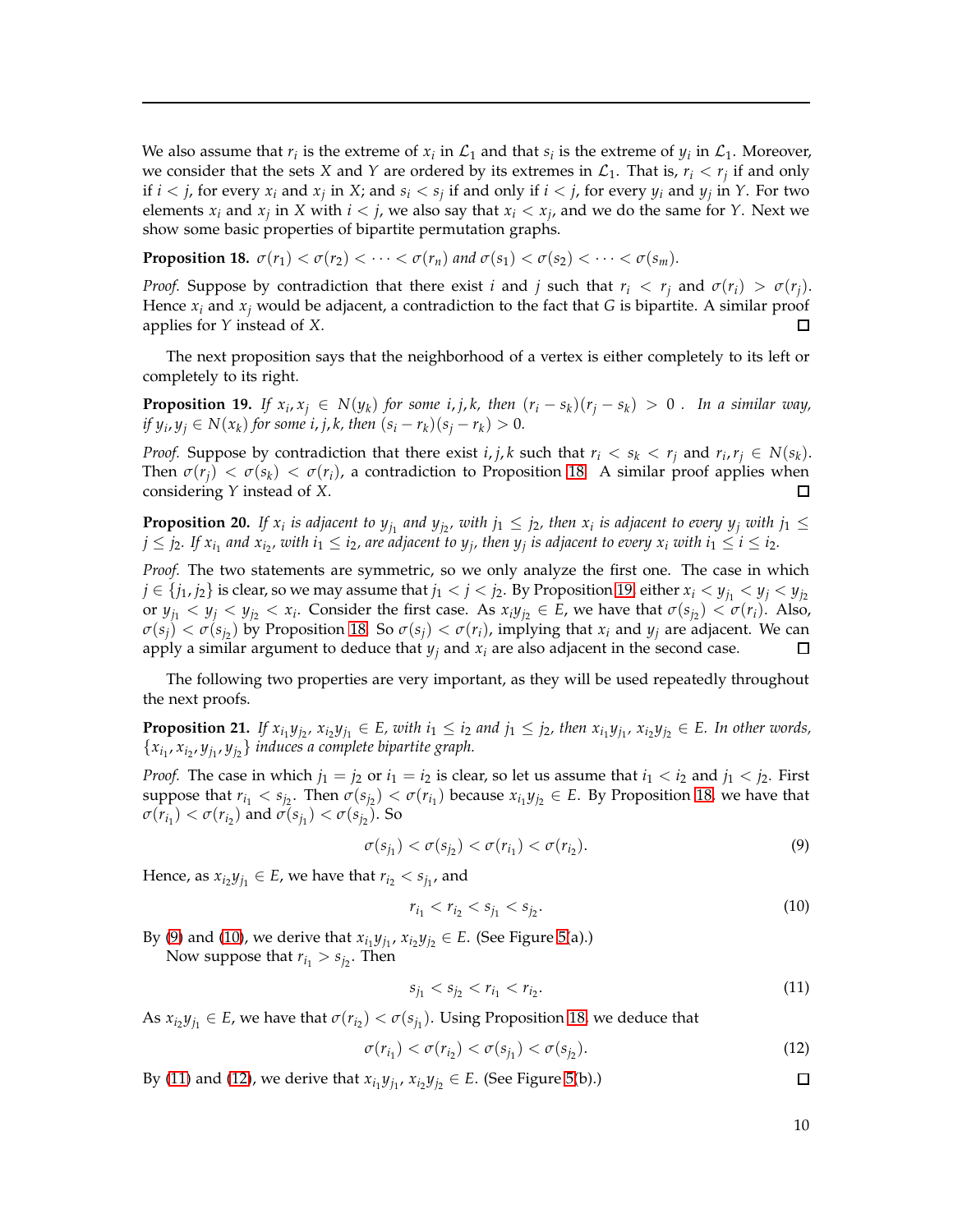<span id="page-10-0"></span>

**Figure 5:** *The two cases in the proof of Proposition [21.](#page-9-6)*

<span id="page-10-3"></span>**Proposition 22.** Let  $x_{i_1} \le x_{i_2} \le x_{i_3} \le x_{i_4}$  be vertices in X and  $y_{j_1} \le y_{j_2} \le y_{j_3} \le y_{j_4}$  be vertices in Y. If  $x_{i_1}y_{j_4}$  and  $x_{i_4}y_{j_1}$  are in E, then  $x_{i_2}y_{j_3}$ ,  $y_{j_2}x_{i_3}$ ,  $x_{i_2}y_{j_2}$ , and  $x_{i_3}y_{j_3}$  are in E. In other words,  $\{x_{i_2},x_{i_3},y_{j_2},y_{j_3}\}$ *induces a complete bipartite graph.*

*Proof.* By Proposition [21,](#page-9-6) we have that  $x_{i_1}y_{j_1}$  and  $x_{i_4}y_{j_4}$  are in *E*. By applying Proposition [20,](#page-9-7) once for  $x_{i_1}$  and once for  $x_{i_4}$ , we deduce that  $x_{i_1}y_{j_2}$ ,  $x_{i_1}y_{j_3}$ ,  $x_{i_4}y_{j_2}$ ,  $x_{i_4}y_{j_3}$  are in E, and now applying it for  $y_{j_2}$  and for  $y_{j_3}$ , we deduce that  $x_{i_2}y_{j_2}$ ,  $x_{i_3}y_{j_2}$ ,  $x_{i_2}y_{j_3}$  and  $x_{i_3}y_{j_3}$  are in E.  $\Box$ 

Until now, we have used the line representation of *G* to prove some properties. From now on, we will not need this line representation anymore. That is, we only need to concentrate in the graph *G*, viewed as a bipartite graph that has the previous properties.

We are interested in how do longest paths behave in a bipartite permutation graph. We begin by showing that every longest path can be converted into another longest path with the same set of vertices that is ordered in some way. As we only care about vertex intersection of longest paths, we will be only interested in such ordered paths. To be more precise, if  $P = a_1b_1a_2b_2 \cdots a_kb_k$  is a path in *G*, we say that *P* is *ordered* if  $a_1 < a_2 < \cdots < a_k$  and  $b_1 < b_2 < \cdots < b_k$ . A similar definition applies when *P* has even length.

Let *P* be a path in *G* with *P* ∩ *X* = { $a_1, a_2, ..., a_{|P \cap X|}$ } and  $P \cap Y = \{b_1, b_2, ..., b_{|P \cap Y|}\}$ , so that  $a_1 < a_2 < \cdots < a_{|P \cap X|}$  and  $b_1 < b_2 < \cdots < b_{|P \cap Y|}$ . For every  $i \in \{1, \ldots, |P \cap X|\}$ , let  $X_i = \{a_1, a_2, ..., a_i\}$  and  $\bar{X}_i = P \cap (X \setminus X_i)$ . For every  $i \in \{1, ..., |P \cap Y|\}$ , let  $Y_i = \{b_1, b_2, ..., b_i\}$ and  $\overline{Y}_i = P \cap (Y \setminus Y_i)$ . We denote by  $d_P(X_i)$  the sum  $\sum_{v \in X_i} d_P(v)$  and by  $d_P(Y_j)$  the sum  $\sum_{w \in Y_j} d_P(w)$ .

<span id="page-10-1"></span>**Proposition 23.** Let i, *j* be such that  $1 \leq i \leq |P \cap X|$ ,  $1 \leq j \leq |P \cap Y|$ , and either  $i < |P \cap X|$ *or*  $j < |P \cap Y|$ *. Then, there exists either an edge in P from*  $X_i$  *to*  $\bar{Y}_j$ *, or an edge in P from*  $Y_j$  *to*  $\bar{X}_i$ *.* 

*Proof.* Without loss of generality, assume that  $i < |P \cap X|$ . Let  $v \in P \cap (X \setminus X_i)$ . Suppose by contradiction that no such edge exists. Then, there is no path, in the subgraph of *G* induced by  $E(P)$ , between  $v$  and a vertex in  $X_i \cup Y_j$ , a contradiction.  $\Box$ 

<span id="page-10-2"></span>**Proposition 24.** Let i, *j* be such that  $1 \leq i \leq |P \cap X|$ ,  $1 \leq j \leq |P \cap Y|$ , and either  $i < |P \cap X|$  or  $j<|P\cap Y|$ . If  $d_P(X_i)\geq d_P(Y_j)$ , then there exists an edge from  $X_i$  to  $\tilde{Y}_j$ . If  $d_P(Y_j)\geq d_P(X_i)$ , then there *exists an edge from*  $Y_j$  to  $\bar{X}_i$ *.* 

*Proof.* We will prove only the first affirmation, as the proof for the second one is analogous. Suppose by contradiction that  $d_P(X_i) \geq d_P(Y_j)$  and there exists no edge from  $X_i$  to  $\overline{Y_j}$ . By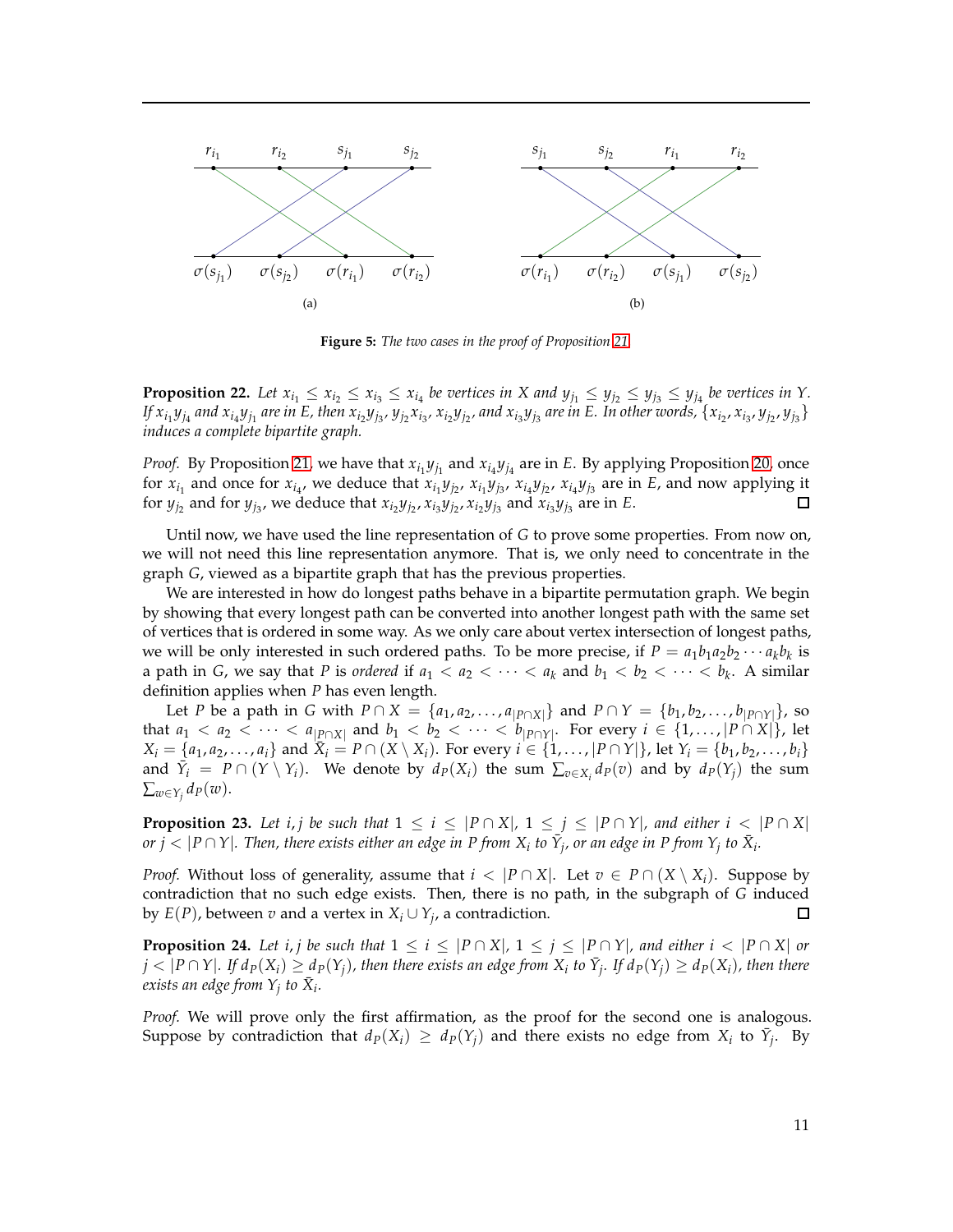Proposition [23,](#page-10-1) there exists at least one edge from  $Y_j$  to  $\bar{X}_i$ , so

$$
d_P(Y_j) = \{ wv \in E(P) : w \in Y_j, v \in X_i \} + \{ wv \in E(P) : w \in Y_j, v \in \bar{X}_i \}
$$
  
= 
$$
\{ vw \in E(P) : v \in X_i, w \in V(P) \} + \{ wv \in E(P) : w \in Y_j, v \in \bar{X}_i \}
$$
  
= 
$$
d_P(X_i) + \{ wv \in E(P) : w \in Y_j, v \in \bar{X}_i \}
$$
  
> 
$$
d_P(X_i),
$$

a contradiction.

<span id="page-11-3"></span>**Lemma 25.** *For every path P in a bipartite permutation graph, there exists an ordered path with the same vertex set as P.*

*Proof.* Suppose that  $P \cap X = \{a_1, a_2, ..., a_{|P \cap X|}\}\$ ,  $P \cap Y = \{b_1, b_2, ..., b_{|P \cap Y|}\}\$ ,  $a_1 < \cdots < a_{|P \cap X|}$ and  $b_1 < \cdots < b_{|P \cap Y|}$ . Without loss of generality, we may assume that  $|P \cap X| \ge |P \cap Y|$  and that, *if*  $|P \cap X| = |P \cap Y|$ , then *i*<sup>\*</sup> ≤ *j*<sup>\*</sup>, where *a<sub><i>i*</sub><sup>\*</sup> is the extreme of *P* in *X* and *b<sub>j<sup>\*</sup>*</sub> is the extreme of *P* in *Y*. (If  $i^* > j^*$ , then a similar proof applies by interchanging *X* and *Y*.) Let  $k = |P \cap Y|$ . We will show that

<span id="page-11-0"></span>for every  $i \in \{1, \ldots, k\}$ , there exists an edge with one end in  $X_i$  and the other in  $\bar{Y}_{i-1}$  $(13)$ 

<span id="page-11-1"></span>and

for every 
$$
i \in \{1, ..., k-1+|P \cap X| - |P \cap Y|\}
$$
, (14)

there exists an edge with one end in  $Y_i$  and the other in  $\bar{X}_i$ .

Proof of [\(13\)](#page-11-0): Observe that  $d_P(u) = 1$  for at most two vertices  $u$  in  $X_i$  (the extremes of  $P$ ). Therefore,  $d_P(X_i) \geq 2|X_i| - 2 = 2|Y_{i-1}|$ . As  $d_P(w) \leq 2$  for every  $w \in Y_{i-1}$ , we have that  $d_P(Y_{i-1}) \leq 2|Y_{i-1}|$ . Hence,  $d_P(X_i) \geq d_P(Y_{i-1})$  and, as  $i-1 < k$ , ([13](#page-11-0)) is valid by Proposition [24.](#page-10-2)

Proof of [\(14\)](#page-11-1): First suppose that  $|P \cap X| = k (= |P \cap Y|)$ . As  $i^* \leq j^*$ , we have that  $d_P(Y_i) \ge d_P(X_i)$ . Indeed, if  $a_{i^*} \in X_i$  then  $d_P(X_i) = 2|X_i| - 2$  and  $d_P(Y_i) \ge 2|Y_i| - 2$ , and if  $a_{i^*} \notin X_i$  then, as  $i^* \leq j^*$ ,  $y_{j^*} \notin Y_i$ , so  $d_P(X_i) = 2|X_i|$  and  $d_P(Y_i) = 2|Y_i|$ . Thus, as  $i < k$ , ([14](#page-11-1)) is valid by Proposition [24.](#page-10-2) Now suppose that  $|P \cap X| = k + 1$ . Then,  $d_P(w) = 2$  for every  $w \in Y_i$ . Therefore,  $d_P(Y_i) = 2|Y_i| = 2|X_i|$ . As  $d_P(v) \le 2$  for every  $v \in X_i$ , we have that  $d_P(X_i) \le 2|X_i|$ . Hence,  $d_P(Y_i) \geq d_P(X_i)$  and, as  $i < k + 1$ , ([14](#page-11-1)) is valid by Proposition [24.](#page-10-2)

<span id="page-11-2"></span>Let  $i \in \{1, ..., k-1\}$ . By [\(13\)](#page-11-0), there exists a vertex  $a_q$  in  $X_i$  with a neighbor  $b_{r'}$  in  $\bar{Y}_{i-1}$ . By [\(14\)](#page-11-1), there exists a vertex  $b_r$  in  $Y_i$  with a neighbor  $a_{q'}$  in  $\bar{X}_i$ . As  $a_q \le a_i \le a_{i+1} \le a_{q'}$  and  $b_r \leq b_i \leq b_i \leq b_{r'}$ , by Proposition [22,](#page-10-3) both  $a_i b_i$  and  $b_i a_{i+1}$  are edges. (See Figure [6.](#page-11-2)) By [\(13\)](#page-11-0),  $a_k b_k$  is an edge, hence  $a_1 b_1 \cdots a_k b_k$  is a path. This implies that if  $|X \cap P| = k$ , we are done. Also, if  $|X \cap P| = k + 1$ , then  $b_k a_{k+1}$  is an edge, by [\(14\)](#page-11-1), so  $a_1 b_1 \cdots a_k b_k a_{k+1}$  is a path.



**Figure 6:** *The proof of Lemma [25.](#page-11-3)*

 $\Box$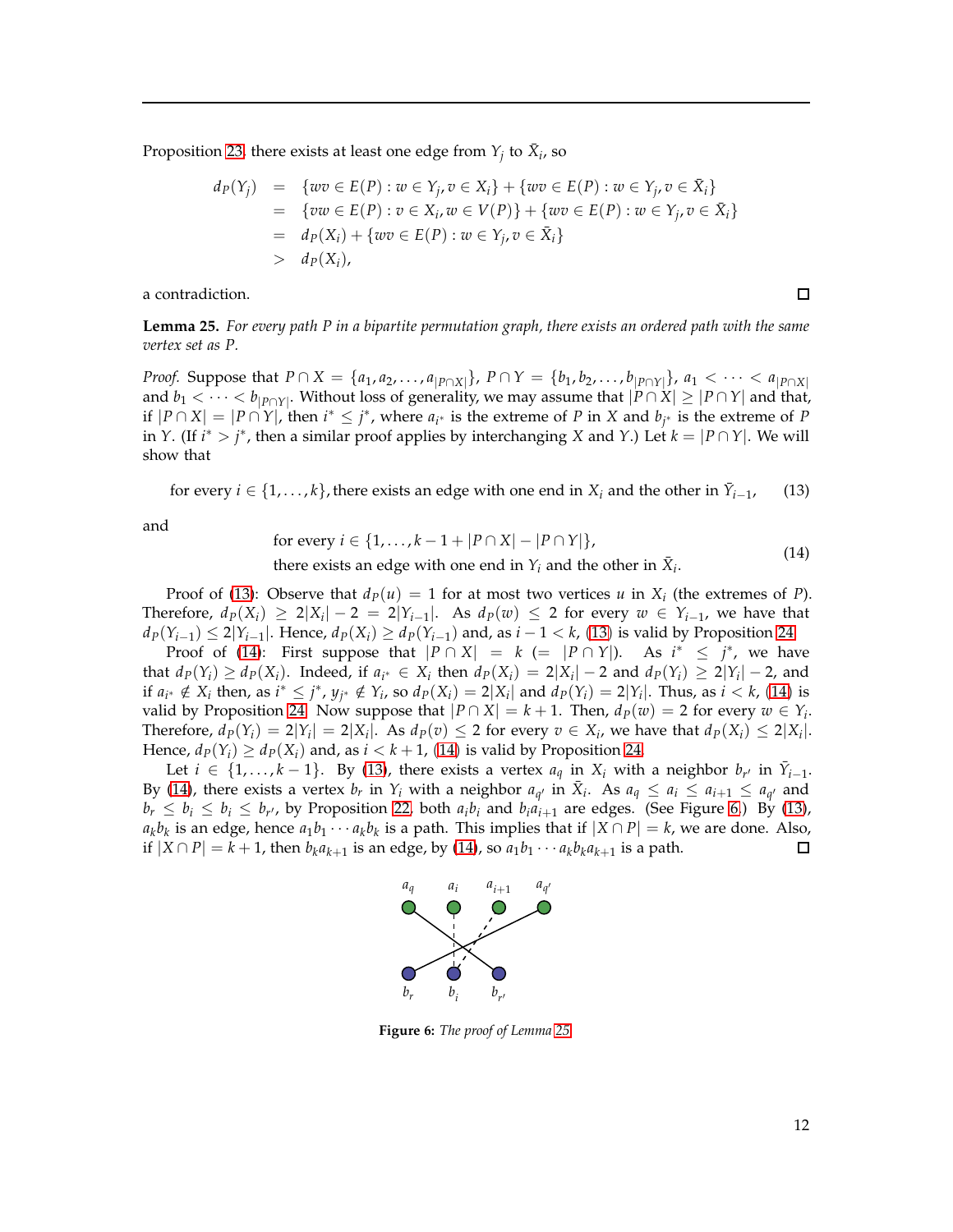As observed before, Lemma [25](#page-11-3) says that we can restrict attention to ordered longest paths from now on. Remember that we want to prove that  $\text{lpt}(G) = 1$ . We proceed in two steps. First, we will prove that  $lpt(G) \leq 2$ . In fact, we prove that the set of ends of every edge is a longest path transversal. Finally, we will prove that one element in  $\{x_1, y_1\}$  is also a longest path transversal, which implies that  $lpt(G) = 1$ .

Let  $x_{i_1}y_{j_1}$  and  $x_{i_2}y_{j_2}$  be two edges in *G*. We say that  $x_{i_1}y_{j_1}$  and  $x_{i_2}y_{j_2}$  cross each other if  $(i_1 - i_2)(j_1 - j_2)$  < 0. If that is not the case, we say they are *parallel*. We say that  $|i_1 - i_2|$ is the *distance in* X and that  $|j_1 - j_2|$  is the *distance in* Y between such edges. We denote by  $dist_X(x_{i_1}y_{j_1}, x_{i_2}y_{j_2})$  and  $dist_Y(x_{i_1}y_{j_1}, x_{i_2}y_{j_2})$  these two values respectively.

<span id="page-12-0"></span>**Proposition 26.** Let P be a longest path and  $x_{i_1}y_{j_1} \in E(P)$ . Let  $vw \in E(G)$ . If  $x_{i_1}y_{j_1}$  crosses  $vw$ , then P *contains at least one of* {*v*, *w*}*.*

*Proof.* Suppose by contradiction that  $\{v, w\} \cap V(P) = \emptyset$ . Without loss of generality, suppose that  $x_{i_1} < v$  and  $y_{j_1} > w$ . By Proposition [21,](#page-9-6)  $x_{i_1}w$  and  $vy_{j_1}$  are edges. Therefore,  $P - x_{i_1}y_{j_1} + x_{i_1}w + wv + vy_{j_1}$  is a path longer than *P*, a contradiction.  $\Box$ 

<span id="page-12-2"></span>**Lemma 27.** *Let*  $G = (X, Y, E)$  *be a connected bipartite permutation graph. Let*  $vw \in E$ *, with*  $v \in X$ *and*  $w \in Y$ . Every ordered longest path contains a vertex of  $\{v, w\}$ .

*Proof.* Suppose by contradiction that there exists an ordered longest path *P* that does not contain either *v* or *w*. Then, by Proposition [26,](#page-12-0) all edges of *P* are parallel to *vw*. Let  $x_{i_1}y_{j_1}$  be the edge of *P* that is "closer" to *vw*. That is,  $dist_X(x_{i_1}y_{j_1},vw) = min\{dist_X(e,vw) : e \in E(P)\}$ and  $dist_Y(x_{i_1}y_{j_1},vw) = min\{dist_X(e,vw) : e \in E(P)\}$ . Observe that, as *P* is an ordered path, one of  $\{x_{i_1}, y_{j_1}\}$  is an extreme of *P*. Suppose that  $x_{i_1}$  is such an extreme. (A similar proof applies when this is not the case.) Without loss of generality, we may assume that  $x_{i_1} > v$  and that *P* is a path with minimum value of  $x_{i_1}$  among all such paths.

Let *H* be the subgraph of *G* induced by the vertices  $\{x_i : i \geq i_1\} \cup \{y_j : j \geq j_1\}$ . As *G* is connected and *G*  $\neq$  *H*, there exists an edge between *H* and *G* − *V*(*H*). First suppose that such an edge is between a vertex  $x_l$  in *H* and a vertex  $y_r$  in  $G - V(H)$ . Then, by Proposition [21,](#page-9-6)  $x_{i_1}$  is adjacent to  $y_r$ . Hence,  $y_r x_{i_1} \cdot P$  is also a path, a contradiction. (See Figure [7\(](#page-12-1)a).) Now suppose that there is an edge between a vertex  $x_l$  in  $G - V(H)$  and a vertex  $y_r$  in *H*. Then, by Proposition [21,](#page-9-6)  $x_l$  is adjacent to  $y_{j_1}$ . So  $Q = P - x_{i_1}y_{j_1} + x_ly_{j_1}$  is also a longest path. As  $V(Q) \setminus V(P) = \{x_l\}$ , we have that  $w \notin Q$ . Observe also that  $v \notin Q$ . Indeed, otherwise  $Q \cdot vw$  is a path longer than *P*. Hence, by Proposition [26,](#page-12-0) all edges of *Q* are parallel to *vw*, which implies that  $v < x_l < x_{i_1}$ , a contradiction to the way *P* was chosen. (See Figure [7\(](#page-12-1)b).)

<span id="page-12-1"></span>

**Figure 7:** *The two cases in the proof of Lemma [27.](#page-12-2) The solid lines represent the edges in P.*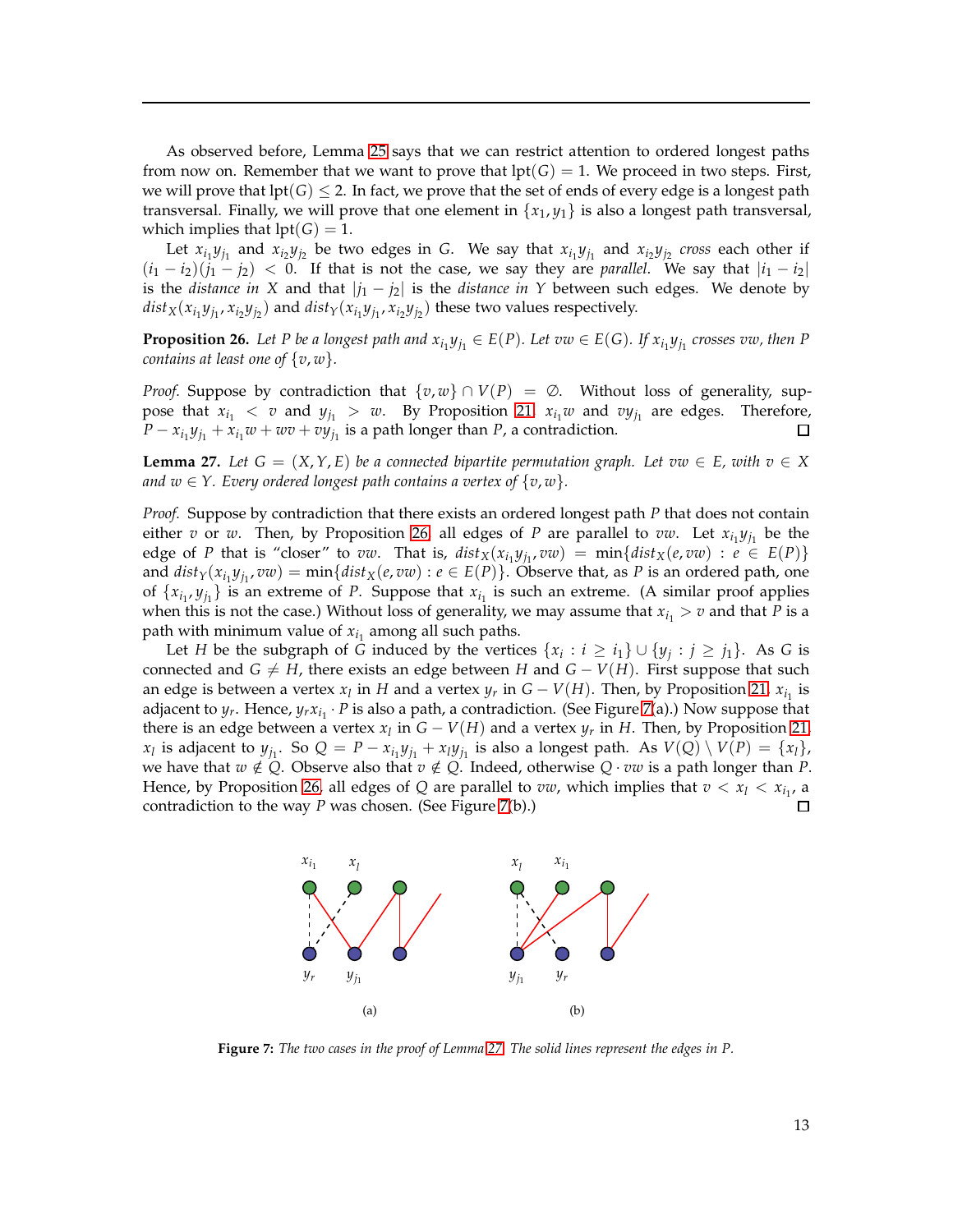Given a collection C of ordered longest paths, we say that  $P \in C$  is a *left-most* path if, for every other path  $Q \in \mathcal{C}$  and for every *i*, the *i*-th vertex of *P* in *X* is less than or equal to the *i*-th vertex of *Q* in *X*, and the same applies for *Y* instead of *X*. Such a path exists because all paths in C are ordered.

#### **Theorem 28.** For every connected bipartite permutation graph  $G = (X, Y, E)$ , lpt( $G$ ) = 1.

*Proof.* Suppose by contradiction that lpt(*G*) > 1. Then, there exists a longest path *P* that does not contain  $y_1$  and a longest path Q that does not contain  $x_1$ . As G is connected,  $x_1y_1$  is an edge by Proposition [21.](#page-9-6) So, by Lemma [27,](#page-12-2)  $x_1 \in P$  and  $y_1 \in Q$ . We may assume that both P and Q are left-most paths. Suppose without loss of generality that  $n \geq m$ . Thus, for all  $i \in \{2, \ldots, m\}$ , it suffices to prove the following conditions:

- (a)  $y_i$  is the  $(2i-3)$ -th vertex of *P*,  $x_{i-1}$  is the  $(2i-2)$ -th vertex of *P*,  $x_i$  is the  $(2i-3)$ -th vertex of  $Q$ , and  $y_{i-1}$  is the  $(2i-2)$ -th vertex of  $Q$ .
- (b)  $x_i y_i$  is an edge.

Indeed, if that is the case, then we would have a path  $R = (x_1y_1x_2y_2 \cdots x_my_m)$  of length  $2m - 1$ . As *P* does not contain *y*<sub>1</sub>, we would have  $|P \cap Y| = |P \cap \{y_2, y_3, \ldots, y_m\}| = m - 1$ . And, as *G* is bipartite,  $|P \cap X| \le m$ . Hence  $|P| \le 2m - 2 < |R|$ , a contradiction, because P is a longest path.



We proceed by induction on *i*. If  $i = 2$ , we need to prove that  $y_2x_1$  and  $x_2y_1$  are the first edges of *P* and *Q* respectively, and that  $x_1y_1$ ,  $x_2y_2$  are edges. Remember that  $x_1 \in P$ . Obviously,  $x_1$  is not an extreme of *P*. So, as *P* is an ordered longest path, *x*<sup>1</sup> is the second vertex of *P*. Now we will prove that  $y_2$  is the first vertex of *P*. If *P* starts in  $y_j$  with  $j > 2$  then, as  $y_j x_1$  and  $x_1 y_1$  are edges, *x*<sub>1</sub>*y*<sub>2</sub> is an edge by Proposition [20.](#page-9-7) Thus *P* − *x*<sub>1</sub>*y*<sub>*j*</sub> + *x*<sub>1</sub>*y*<sub>2</sub> is also a longest path, contradicting the choice of *P*. A similar reasoning shows that  $x_2y_1$  is the first edge of *Q*. This implies, by Proposition [21,](#page-9-6) that  $x_2y_2$  is an edge, finishing the base case of the induction.

<span id="page-13-0"></span>Now fix an *i* > 2 and assume that both (a) and (b) are valid for all *j* < *i*. Then, by the induction hypothesis,  $y_{i-1}x_{i-2}$  is the  $(2i-5)$ -th edge of *P*. First, we will prove that  $x_{i-1}$  is the  $(2i-2)$ -th vertex of *P*. Indeed, suppose that  $x_j$  is the  $(2i - 2)$ -th vertex of *P* with  $j > i - 1$ . Let  $P = P' \cdot P''$ , where  $P' \cap P'' = \{x_{i-2}\}$ . Then  $y_1 x_1 y_2 x_2 \cdots y_{i-2} x_{i-2} \cdot P''$  is an ordered longest path that does not contain any vertex of  $\{x_{i-1}, y_{i-1}\}$ , a contradiction to Lemma [27.](#page-12-2) So  $x_{i-1}$  is the  $(2i - 2)$ -th vertex of *P*. Now, we will prove that  $y_i$  is the  $(2i-3)$ -th vertex of *P*. Suppose that  $y_j$  is the  $(2i-3)$ -th vertex of *P* with  $j > i$ . Then, by Proposition [22,](#page-10-3) as, by the induction hypothesis,  $x_{i-1}y_{i-1}$  is an edge,  $x_{i-2}y_i$  and  $x_{i-1}y_i$  are edges. Now,  $P - x_{i-2}y_jx_{i-1} + x_{i-2}y_ix_{i-1}$  is also a longest path, contradicting the choice of *P*. A similar argument shows that  $x_i$  is the  $(2i - 3)$ -th vertex of *Q* and that *yi*−<sup>1</sup> is the (2*i* − 2)-th vertex of *Q*. This implies, by Proposition [21,](#page-9-6) that *xiy<sup>i</sup>* is an edge, finishing the proof.  $\Box$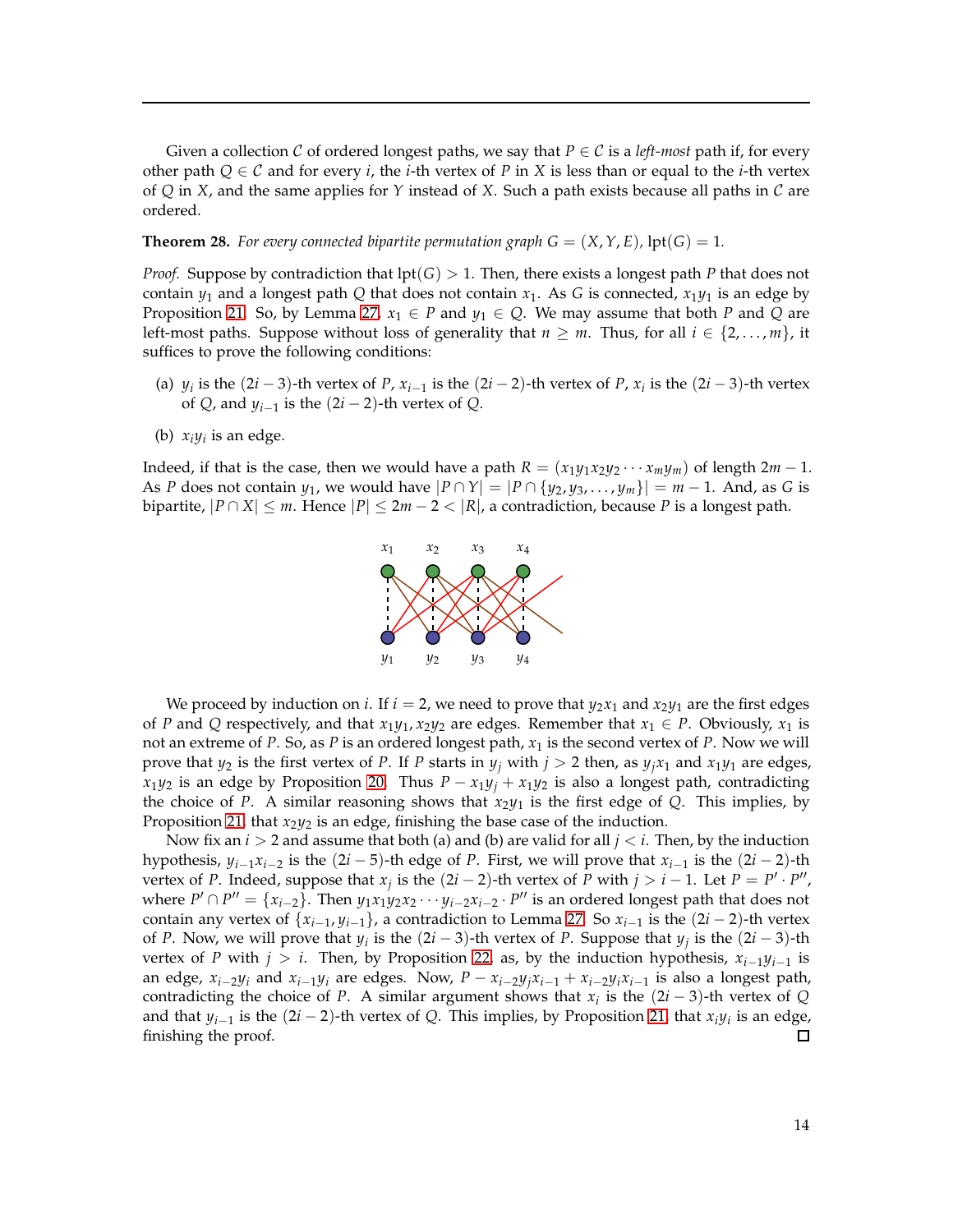## V. Graphs of bounded treewidth and planar graphs

Rautenbach and Sereni [\[18\]](#page-18-10) proved that  $lpt(G) \leq tw(G) + 1$  for every connected graph *G*. In this section, we improve their result.

<span id="page-14-0"></span>**Lemma 29.** *Let G be a connected graph. Let* (*T*, V) *be a tree decomposition of G. There exists a node*  $t \in V(T)$  such that  $V_t$  is a longest path transversal.

*Proof.* Suppose by contradiction that this is not the case. Then, for every  $t \in V(T)$ , there exists a longest path *P* that does not touch  $V_t$  (hence *P* is fenced by  $V_t$ ). By Proposition [7,](#page-3-7) there exists a neighbor  $t'$  of  $t$  in  $T$  such that Branch $_t(P) =$  Branch $_t(t')$ . We create a directed graph  $D$ , that admits antiparalell arcs, as follows. The nodes of *D* are exactly the nodes of *T*. Given a node *t* and a neighbor *t* ′ of *t* as before, we add *tt*′ as an arc in *D*. Note that every node of *D* is the tail of some arc in *D*. Let *tt*′ be the last arc of a maximal directed path in *D*. As *T* is a tree, *t* ′ *t* is also an arc in *D*, which implies that there exist two longest paths *P* and *Q* in *G* such that  $\text{Branch}_t(P) = \text{Branch}_t(t')$  and  $\text{Branch}_{t'}(Q) = \text{Branch}_{t'}(t)$ , where *P* is fenced by  $V_t$  and *Q* is fenced by  $V_{t'}$ , P does not touch  $V_t$  and Q does not touch  $V_{t'}$ . But then, as the bags containing vertices of *P* are only in Branch<sub>t</sub>(*t'*)  $\cup$  {*t*}, and the bags containing vertices of *Q* are only in Branch<sub>t</sub><sup>*i*</sup>(*t*)  $\cup$  {*t*<sup>*'*</sup>}, the paths *P* and *Q* do not intersect, a contradiction.

## **Theorem 30.** For every connected graph G with treewidth k,  $\text{lpt}(G) \leq k$ .

*Proof.* Let  $(T, V)$  be a tree decomposition of *G* as in Proposition [1.](#page-2-0) By Lemma [29,](#page-14-0) there exists a node *t* in *T* such that *V<sup>t</sup>* , of size *k* + 1, is a longest path transversal. Suppose by contradiction that  $\text{lpt}(G) > k$ . Then no set of *k* vertices in  $V_t$  is a longest path transversal. As every longest path touches *V<sup>t</sup>* at least once, for every vertex in *V<sup>t</sup>* , there exists a longest path that 1-touches *V<sup>t</sup>* at that vertex. Let *P* be a longest path that touches  $V_t$  at *x*, let *P'* and *P''* be the two *x*-tails of *P*. We will show that

$$
Branch_t(P') \neq Branch_t(P''). \tag{15}
$$

<span id="page-14-1"></span>Proof of [\(15\)](#page-14-1): Suppose by contradiction that Branch<sub>t</sub>( $P'$ ) = Branch<sub>t</sub>( $P''$ ) = Branch<sub>t</sub>( $t'$ ). By Proposition [1,](#page-2-0) there exists a vertex *y* in  $V_t \setminus V_{t'}$ . Let *Q* be a longest path that 1-touches  $V_t$  at *y*. Let *Q'* and *Q''* be the two *y*-tails of *P*. By Proposition [11,](#page-3-8) both  $P \cap Q'$  and  $P \cap Q''$  are empty, a contradiction.

By [\(15\)](#page-14-1), there exist two different nodes *t'* and *t''* that are adjacent to *t* in *T* such that *t'* is in Branch<sub>*t*</sub>(*P*<sup>*'*</sup>) and *t*<sup>*''*</sup> is in Branch<sub>*t*</sub>(*P*<sup>*''*</sup>). By Proposition [1,](#page-2-0) there exists a vertex *a* in  $V_t \setminus V_{t'}$  and a vertex *b* in  $V_t \setminus V_{t''}$ . As  $t' \neq t''$ , we have that  $V_{t'} \neq V_{t''}$  and  $a \neq b$ . Let *Q* and *R* be corresponding longest paths that 1-touch *V<sup>t</sup>* at *a* and *b* respectively. By [\(15\)](#page-14-1), both *P* and *Q* cross *V<sup>t</sup>* . Observe that *x* ∈ *V*<sup>*t*</sup> ∩ *V*<sup>*t*</sup><sup>*v*</sup> by Proposition [10,](#page-3-6) and hence *a* ≠ *x* ≠ *b*.

Let *Q*′ and *Q*′′ be the two *a*-tails of *Q*, and let *R* ′ and *R* ′′ be the two *b*-tails of *R*. By Proposition [11,](#page-3-8) paths *P* ′ and *Q* do not intersect. So, as *G* is connected, *P* ′′ intersects *Q*. Since  $P'' \cap Q \cap V_t = \emptyset$ , we may assume, without loss of generality, that  $Q''$  intersects  $P''$ , thus Branch<sub>t</sub>( $Q''$ ) = Branch<sub>t</sub>( $P''$ ) = Branch<sub>t</sub>( $t''$ ). Analogously, with a similar analysis with *R* instead of *Q*, we may assume that  $Branch_t(R') = Branch_t(P') = Branch_t(t')$ . Applying [\(15\)](#page-14-1) with *Q* and *R* instead of *P*, one can show that Branch<sub>t</sub>( $Q'$ )  $\neq$  Branch<sub>t</sub>( $Q''$ ) and that Branch<sub>t</sub>(*R'*)  $\neq$  Branch<sub>t</sub>(*R''*). Thus, *Q'* is disjoint from *P*, and *R''* is disjoint from *P*. Also, as Branch $t(R') =$  Branch $t(t')$ , by Proposition [11,](#page-3-8) paths  $Q$  and  $R'$  do not intersect. Analogously,  $R$ and *Q*′′ do not intersect.

Let  $a' \in P'' \cap Q''$  be such that the subpath of *P* with extremes *x* and  $a'$  is internally disjoint from  $Q''$ . Let  $Q_1$  and  $Q_2$  be the two *a'*-tails of  $Q$ , with  $Q_1$  containing *a*. Let  $b' \in P' \cap R'$  be such that the subpath of *P* with extremes *x* and  $b'$  is internally disjoint from  $R'$ . Let  $R_1$  and  $R_2$  be the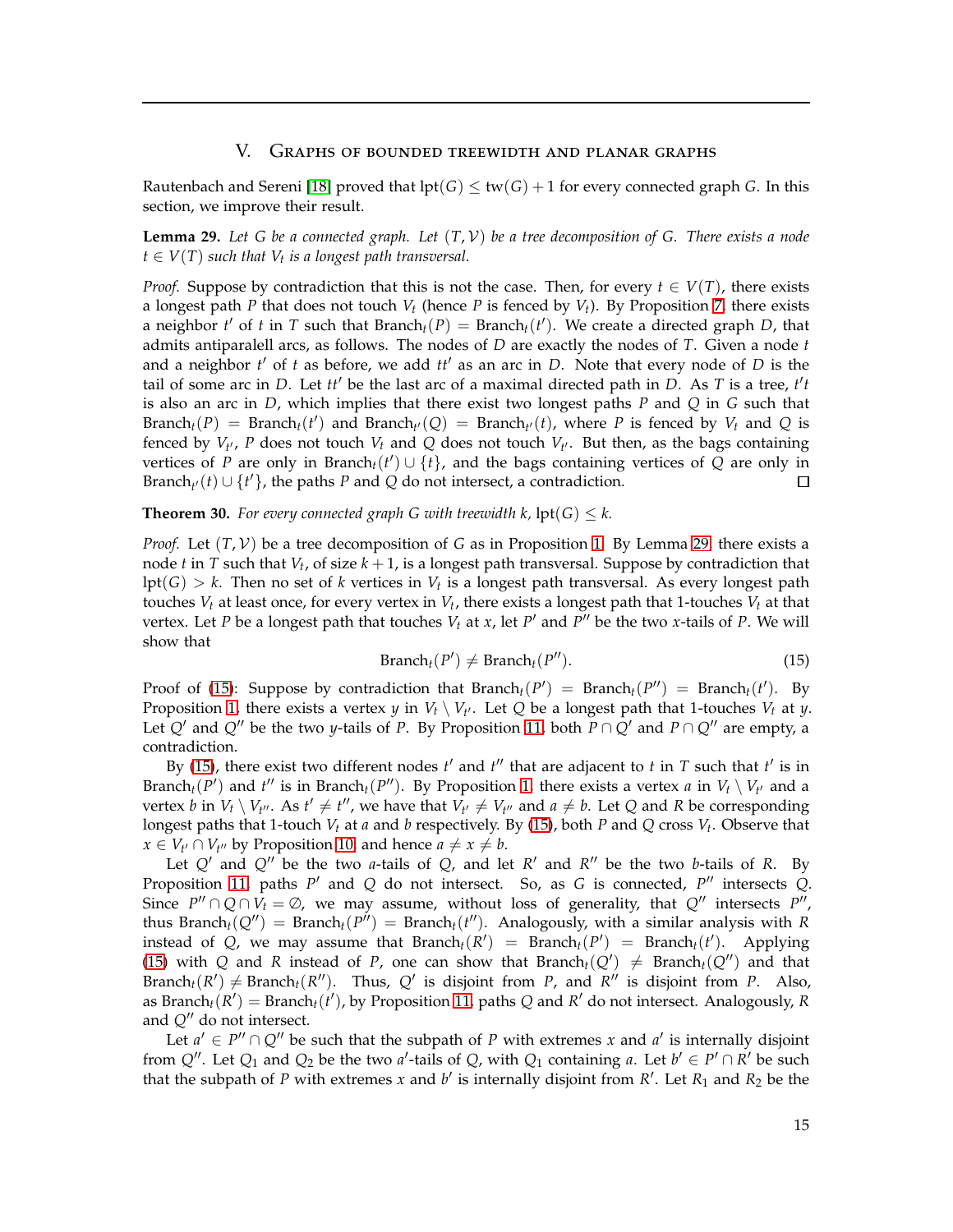two *b*'-tails of *R*, with *R*<sub>1</sub> containing *b*. Let  $\tilde{P}$  be the subpath of *P* that has *a'* and *b'* as extremes. As  $\tilde{P}$  is internally disjoint from both *Q* and *R*, we have that  $R_1 \cdot \tilde{P} \cdot Q_2$  and  $Q_1 \cdot \tilde{P} \cdot R_2$  are paths whose lengths sum more than 2*L*, a contradiction. whose lengths sum more than 2*L*, a contradiction.

The graph of Figure [1](#page-1-0) has treewidth two. Hence, we have the following corollary.

**Corollary 31.** *If G is a connected partial 3-tree, then*  $\text{lpt}(G) \in \{2, 3\}$ *.* 

Planar graphs do not have bounded treewidth. However, Fomin and Thilikos [\[9\]](#page-18-15) showed that a planar graph *G* on *n* vertices has treewidth at most  $3.182\sqrt{n}$ . More generally, Alon, Seymour, and Thomas [\[1\]](#page-17-4) showed that any *K<sub>r</sub>*-minor free graph on *n* vertices has treewidth at most  $r^{1.5}\sqrt{n}$ . Hence, we have the following corollaries. The first of them improves the upper bound given by Rautenbach and Sereni when the graph is planar.

**Corollary 32.** *For every connected planar graph G on n vertices,*  $lpt(G) \leq 3.182\sqrt{n}$ *.* 

<span id="page-15-0"></span>**Corollary 33.** For every connected  $K_r$ -minor free graph  $G$ ,  $\text{lpt}(G) \leq r^{1.5}\sqrt{n}$ .

# VI. Full substar graphs

A *star* is a complete bipartite graph  $K_{1,k}$ , for some integer *k*. If  $k \geq 2$ , we call the unique vertex of degree *k* the *center* of the star. If  $k = 1$ , we pick an arbitrary vertex to be the center of the star. Given a tree *T*, a subgraph of *T* that is a star is called a *substar of T*. We say that a star in *T* with center in *x* is a *full substar* of *T* if  $k \geq d_T(x) - 1$ . A graph is a *full substar graph* if it is the intersection graph of a set of full substars of a tree. In the intersection model, we call *S*<sub>*x*</sub> the substar of the host tree associated with  $x \in V(G)$ . We use capital letters to refer to the vertices of the host tree of the intersection model and lowercase letters to refer to the vertices of the intersection graph. It can be seen from the definition that every full substar graph is also a chordal graph, since chordal graphs are the intersection graphs of subtrees of a tree. An example of a full substar graph can be seen in Figure [8.](#page-15-1)

<span id="page-15-1"></span>

**Figure 8:** *A full substar graph.*

The definition of branch by Heinz [\[13\]](#page-18-14) applies naturally to an arbitrary tree. Here we use it, as well as its variants introduced in Section [II,](#page-1-1) to the tree *T*. For a vertex  $X \in V(T)$ , let  $C_X$  be the set of vertices of *G* whose corresponding stars are centered in *X* and  $C_Y^X$  be the set of vertices of *G* whose stars are centered in a vertex that belongs to Branch<sub>*X*</sub>(*Y*).

In what follows, *G* is a full substar graph and *T* is the host tree of an intersection model for *G*.

<span id="page-15-2"></span>**Lemma 34.** Let  $x \in V(G)$  be such that  $x \in C_X$ . If P is a longest path in G such that  $x \notin V(P)$ , then *there exists a node*  $Y \in N_T(X)$  *such that the following conditions hold:*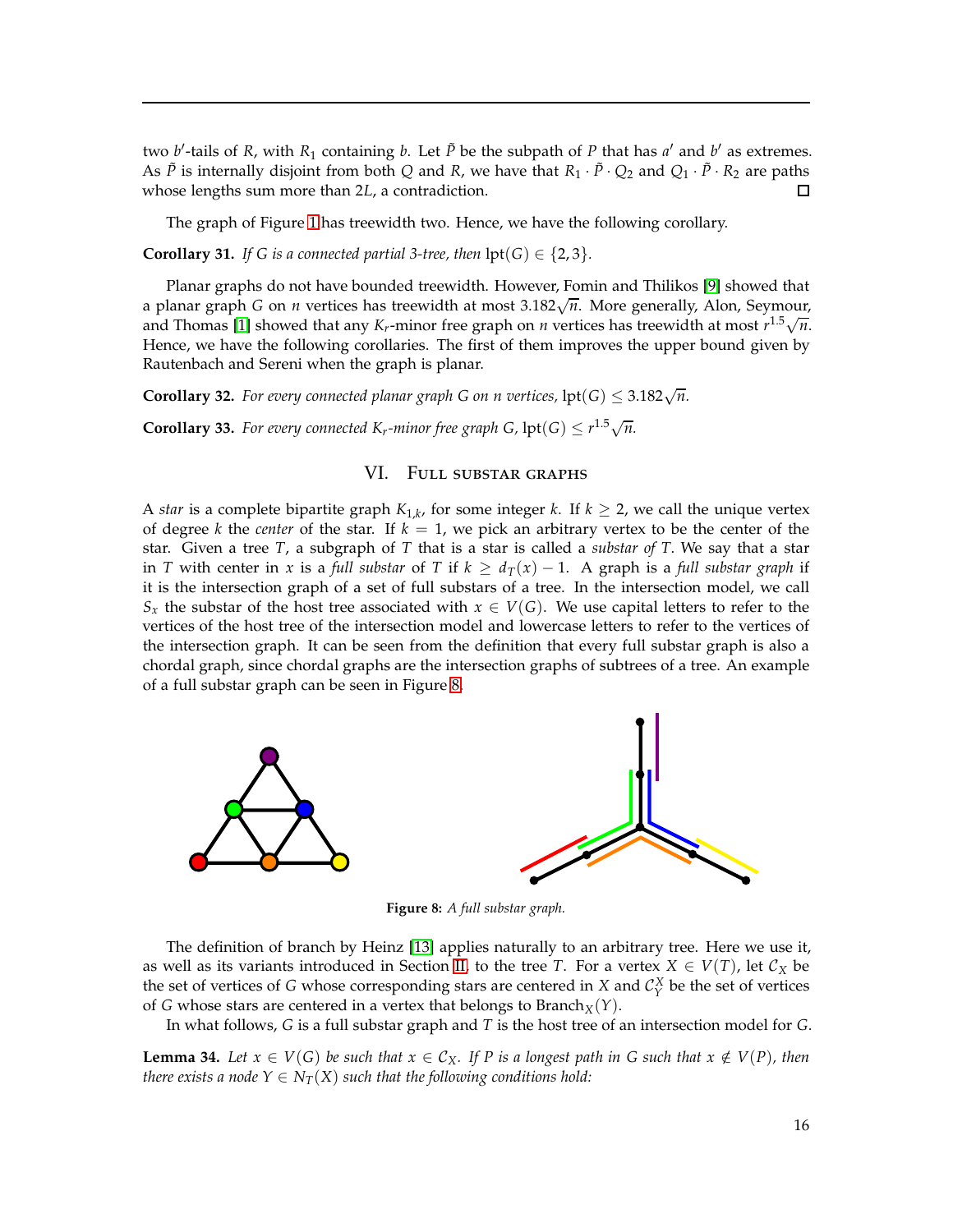- *(i)*  $V(P) ⊆ C_Y^X ∪ C_X$ ,
- *(ii)*  $|V(P) \cap C_X|$  ≤ 1.

*Moreover, if*  $|V(P) \cap C_X| = 1$ *, then*  $Y \notin S_X$ *.* 

*Proof.* Let *x* and *P* be as stated above. First suppose that  $V(P) \cap C_X = \emptyset$ . Suppose by contradiction that (*i*) is false. Then *P* has vertices whose substars are centered in two different branches of *T* with respect to *X*. Since *P* contains no vertex of  $C_X$ , then *P* must contain two consecutive vertices whose stars are centered in the neighborhood of *X* in *T*. That is, *P* contains two consecutive vertices that are adjacent to  $x$ , a contradiction. This implies that  $(i)$  holds in this case and, since  $|V(P) \cap C_X| = 0$ , *(ii)* also holds.

Now assume that  $V(P) \cap C_X \neq \emptyset$ , and let *x'* be a vertex in  $V(P) \cap C_X$ . Suppose by a contradiction that (*i*) does not hold. Then *P* has vertices whose substars are centered in two different branches of *T* with respect to *X*. If *P* contains two consecutive vertices whose stars are centered in different branches, we are in the previous case. Then there exists two vertices *u* and *v* in *P* such that  $ux', vx' \in E(P)$ . Since  $|S_{x'}| \ge d_T(X) - 1$ , one of  $\{u, v\}$  is adjacent to *x*, a contradiction. We can conclude that (*i*) holds in this case. Let *Y* be as stated in (*i*).

For showing (*ii*), suppose that  $|V(P) \cap C_X| > 1$ . Let  $x', x'' \in V(P) \cap C_X$ . If  $x'x'' \in E(P)$ , then we can add *x* to *P* between these two vertices. In this case, we may assume that  $P = P_{x'} \cdot \tilde{P} \cdot P_{x''},$ where  $V(P_{x'}) \cap V(\tilde{P}) = \{x'\}$  and  $V(P_{x''}) \cap V(\tilde{P}) = \{x''\}$ . Observe that  $x'$  and  $x''$  are not extremes of *P*, which implies that  $P_{x'}$  and  $P_{x'}$  are not empty. Thus, there exists a vertex *u* adjacent to  $x'$  in  $P_{x'}$  and a vertex *v* adjacent to *x*<sup>"</sup> in  $P_{x''}$ . Also, there exists a vertex *w*' adjacent to *x*' in  $\tilde{P}$  and a vertex  $w''$  adjacent to  $x''$  in  $\tilde{P}$  (possibly,  $w' = w''$ ). Note that  $S_{w'} \cap S_{x'} = \{Y\}$  and  $S_{w''} \cap S_{x''} = \{Y\}$ , implying that  $\{x', w', x'', w''\}$  induces a clique. By a similar argument,  $w''$  and  $v$  are adjacent.

In this case, we can find a path longer than *P* in *G*. Let  $x_1$  and  $x_k$  be the extremes of *P* and, given  $x, y \in V(P)$ , let  $P_{xy}$  be the subpath of P that has x and y as its extremes. The path  $P_{x_1x'} \cdot x'x \cdot xx'' \cdot x''w' \cdot \tilde{P}_{w'w''} \cdot w''v \cdot P_{vx_k}$  is longer than *P*, a contradiction.

To finish the proof, suppose by contradiction that  $|V(P) \cap C_X| = 1$  and  $Y \in S_X$ . Let  $\{x'\} = \sum_{x}$  $V(P) \cap C_X$ . Since  $|P| \ge 1$  and  $V(P) \subseteq C_Y^X \cup C_X$ , there exists an edge  $x'v$  in *P* such that  $v \in C_Y^X$ . This implies that *x* is adjacent to both *x* ′ and *v*, a contradiction.

<span id="page-16-0"></span>**Lemma 35.** *Let G be a connected full substar graph, T be the host tree of an intersection model for G and let* X be any vertex of T. If  $\text{lpt}(G) > 1$ , then there exists a longest path P in G and a node  $Y \in N_T(X)$ *such that*  $V(P) \subseteq C_Y^X$ .

*Proof.* We divide the proof in two cases, according to whether there exists a vertex in *G* such that its corresponding substar is centered in *X*.

## *Case 1.*  $C_X \neq \emptyset$

Let  $x \in C_X$ . Moreover, suppose that  $|S_x|$  is maximum over all such x. Since lpt(*G*) > 1, there exists a longest path *P* in *G* such that  $x \notin V(P)$ . By Lemma [34,](#page-15-2) there exists a node *Y*, adjacent to *X* in *T* such that  $V(P) \in C_Y^X \cup C_X$ . If  $V(P) \cap C_X = \emptyset$ , the statement holds. Otherwise, *P* has a vertex *x*<sup> $′$ </sup> such that *x*<sup> $′$ </sup> ∈  $\mathcal{C}_X$ . Also by Lemma [34,](#page-15-2)  $V(P) ∩ \mathcal{C}_X = \{x\}$ . Note that *x*<sup> $′$ </sup> is not an extreme of *P*, since  $x \notin V(P)$ . Moreover, if  $N_G(x') \subseteq N_G(x)$ , then *P* would have to contain *x*. This implies that  $d_T(X) - 1 \leq |S_{x'}| \leq |S_x| < d_T(X)$  and, as consequence,  $|S_x| = |S_{x'}| = d_T(X) - 1$ . That is, both  $S_x$ and  $S_{x'}$  miss a node in the neighborhood of *X*. By Lemma [34,](#page-15-2)  $Y \notin S_x$ . Since  $N_G(x') \nsubseteq N_G(x)$ , we may assume that there exists  $Z \in N_T(X)$  such that  $Z \neq Y$ ,  $Z \in S_x$  and  $Z \notin S_{x'}$ .

Since  $\text{lpt}(G) > 1$ , there exists a longest path Q in G that does not contain x'. By Lemma [34,](#page-15-2) *V*(*Q*) ⊆  $C_Z^X$  ∪ {*x*<sup>''</sup>}, for some *x*<sup>''</sup> ∈  $C_X$ . However, this implies that *P* and *Q* do not intersect each other, a contradiction with the fact that *G* is connected.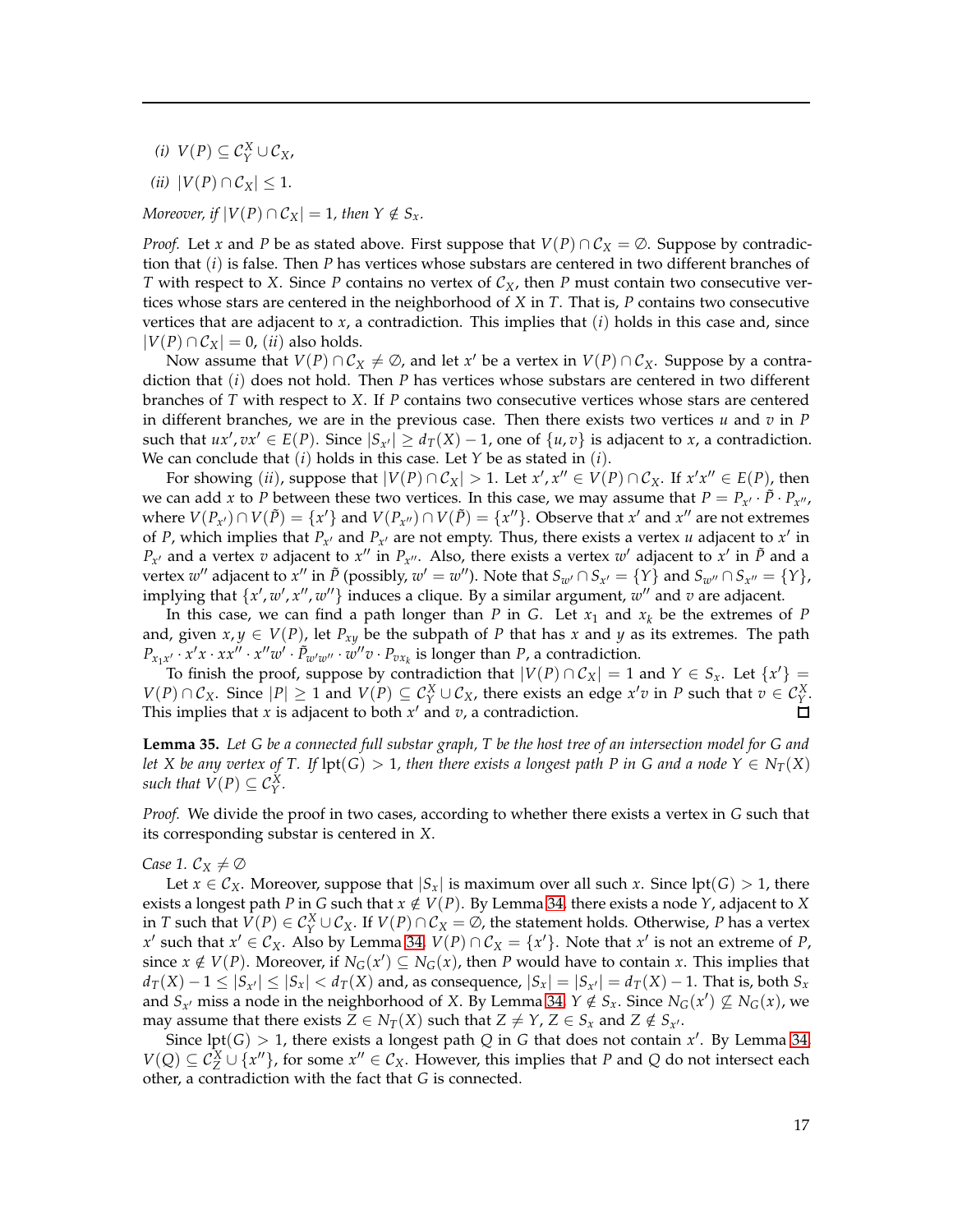*Case* 2.  $C_X = \emptyset$ 

Let *K* be the clique of *G* formed by the vertices  $x \in V(G)$  such that  $X \in S_x$ . We will show that if, for every longest path *P*, there is no  $Y \in V(T)$  such that  $V(P) \subseteq C_Y^X$ , then  $lpt(G) = 1$ . Suppose that every longest path *P* of *G* contains vertices whose substars are centered in two different branches of *T* with respect to *X*. Since  $C_X = \emptyset$ , *P* must contain two consecutive vertices whose stars are centered in the neighborhood of *X* in *T*. That is, *P* has two consecutive vertices that  $\Box$ belong to *K* and therefore *P* must contain all the vertices of *K*.

We are now ready to prove the main result of this section.

<span id="page-17-5"></span>**Theorem 36.** *If G is a connected full substar graph, then*  $\text{lpt}(G) = 1$ *.* 

*Proof.* Suppose by a contradiction that  $\text{lpt}(G) > 1$ . Let *T* be the host tree of an intersection model for *G*. We start by creating an auxiliary directed graph *D* on the same vertex set as *T* and arc set defined in the following way. For every  $X \in V(D)$ , we have that  $XY \in E(D)$  if  $Y \in N_T(X)$  and there exists a longest path *P* such that  $V(P) \subseteq C_Y^X$ . By Lemma [35,](#page-16-0) every node in *T* has outdegree at least one.

Let *XY* be the last arc in a maximal directed path in *D*. Since *T* is a tree, *YX* is also an arc in *D*. Since *XY* ∈ *E*(*G*) and *YX* ∈ *E*(*G*), there exists two longest paths *P* and *Q* in *G* such that  $V(P) \in C_Y^X$  and  $V(Q) \in C_X^Y$ . However, since  $C_X^Y \cap C_Y^X = \emptyset$ , the paths *P* and *Q* do not have a vertex in common, a contradiction with the fact that *G* is connected.

 $\Box$ 

## VII. Conclusion and future work

<span id="page-17-2"></span>The problem of finding a minimum longest path transversal remains open for several well-studied graph classes. In this work, we proved that connected bipartite permutation graphs admit a transversal of size one. The problem remains open for connected biconvex graphs and connected permutation graphs, well-known superclasses of bipartite permutation graphs. Even though our upper bound for lpt(*G*), when *G* is a connected chordal graph, depends on  $\omega(G)$ , so far there are no examples of connected chordal graphs that require a transversal of size greater than one. In this direction, one open problem is to look for such an example, if it exists, or to look for better bounds for lpt(*G*) when *G* belongs to this graph class. Finally, it would be interesting to generalize Theorem [36](#page-17-5) for the class of substar graphs, that is, intersection graphs of substars of a tree.

#### **REFERENCES**

- <span id="page-17-4"></span><span id="page-17-0"></span>[1] N. Alon, P. Seymour, and R. Thomas. A separator theorem for nonplanar graphs. *J Am Math Soc*, 3:801–808, 1990.
- [2] P.N. Balister, E. Győri, J. Lehel, and R.H. Schelp. Longest paths in circular arc graphs. *Combin. Probab. Comput.*, 13(3):311–317, 2004.
- <span id="page-17-3"></span>[3] H.L. Bodlaender. A partial *k*-arboretum of graphs with bounded treewidth. *Theoretical Computer Science*, 209(1):1–45, 1998.
- <span id="page-17-1"></span>[4] M.R. Cerioli and P. Lima. Intersection of longest paths in graph classes. *Electronic Notes in Discrete Mathematics*, 55:139–142, 2016.